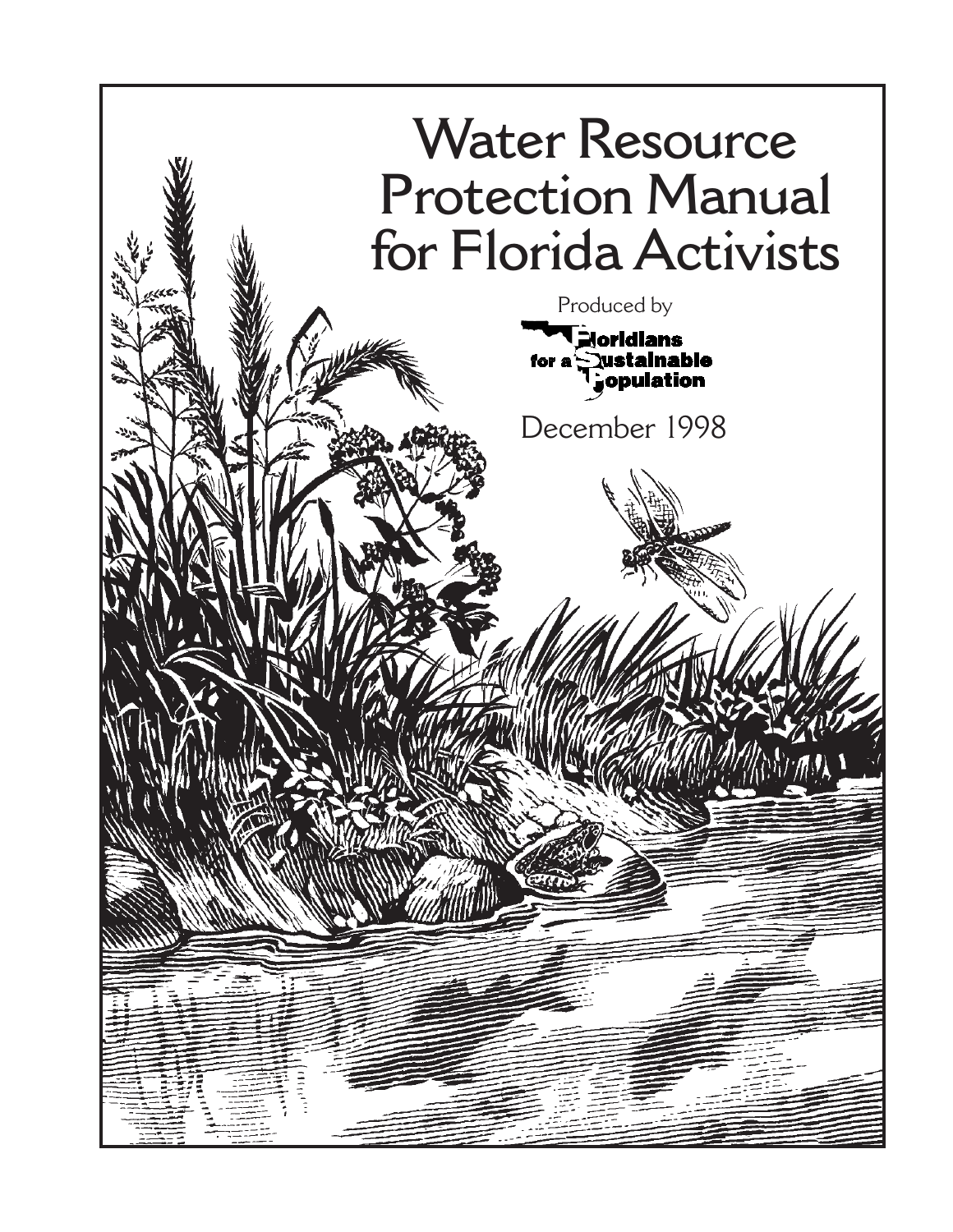## **TABLE OF CONTENTS**

| B.             |                                                                                     |  |  |
|----------------|-------------------------------------------------------------------------------------|--|--|
|                |                                                                                     |  |  |
|                |                                                                                     |  |  |
|                |                                                                                     |  |  |
|                |                                                                                     |  |  |
|                |                                                                                     |  |  |
|                |                                                                                     |  |  |
|                |                                                                                     |  |  |
|                |                                                                                     |  |  |
|                | C. Section 373.0421, Florida Statutes - Establishment and Implementation of Minimum |  |  |
|                |                                                                                     |  |  |
| Ε.             | Names and Locations of Florida Regional Water Management Districts  14              |  |  |
| E              |                                                                                     |  |  |
| G.             |                                                                                     |  |  |
| H.             | Sample Verified Complaint To Water Management District With Transmittal Letter  18  |  |  |
| $\mathbf{I}$ . | Sample Circuit Court Complaint Against Water Management District  23                |  |  |
| J.             |                                                                                     |  |  |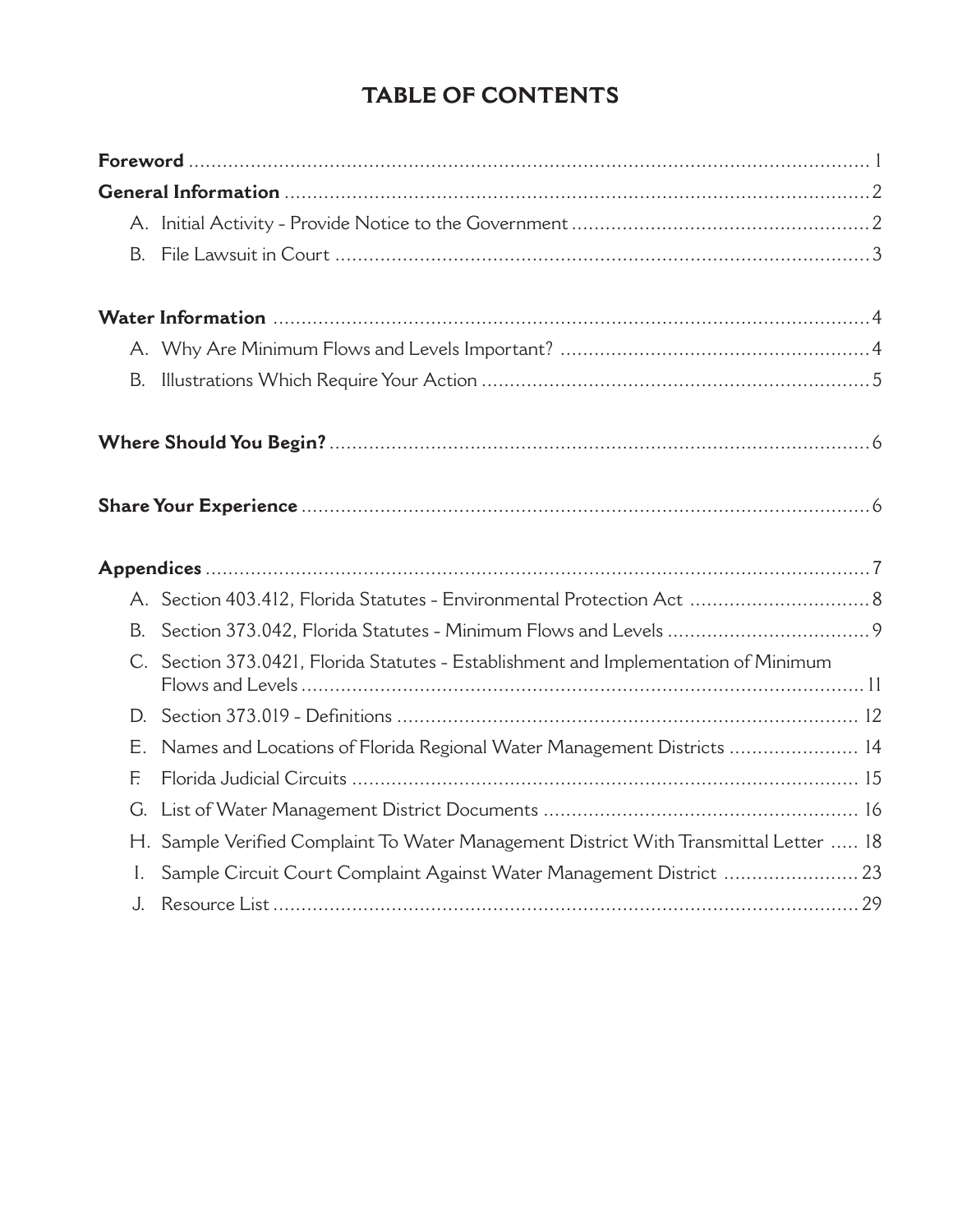

"DEDICATED TO AN EQUITABLE BALANCE OF POPULATION AND RESOURCES"

## **FOREWORD**

In May of 1998 I was shown a report on the six-year history of illegal water use by my city of Pompano Beach, in Broward County, Florida. The city had been operating without a consumptive use permit since February of 1992 ignoring all requests by the South Florida Water Management District to take steps to protect the city's Eastern wellfields from an encroaching salt water intrusion line.

The Water Management District, despite statutory responsibility to protect Florida's water resources, allowed Pompano Beach to continue to extract water from the Biscayne Aquifer, and the city continued adding hundreds of new water users during this six-year period of non-compliance.

After many phone calls and dozens of letters to every environmental organization and attorney from Tallahassee to New York to Washington, a plan of action came from Charles Lee, Executive Vice-President of Florida Audubon Society. The Verified Complaint, which you will find in this Manual, was suggested by Charles and with the help of a sample he supplied, a complaint was filed in June 1998. This action put me on the correspondence list for communications between the Water Management District and the city.

With two small grants Floridians for a Sustainable Population was able to procure, we engaged a water law expert and attorney, Frances M. Farina, to map out a game plan and a strategy to push the District into fulfilling its obligation to protect the city's wellfields from overpumpage. We realized this sorry performance by the South Florida Water Management District reflected an attitude that can be found in each of Florida's five water management districts and that the research and process we were developing could be utilized by others who were seeking remedies for their local situations.

We hope this Manual will help other individuals and groups to go on the offensive to protect the health and safety of their communities whether the violation is surface water pollution or diversion, or overpumpage. As Fran Farina succinctly stated, "It is our job to make them do their job".

Floridians for a Sustainable Population wishes to thank Charles Lee of Florida Audubon Society for his timely advice; Attorneys David Guest and Ansley Samson of the Earth Justice Legal Defense Fund for their Putnam County Citizens brief; The Weeden Foundation for the research grant and the Charles & Edith Munson Foundation for underwriting this and other publications of F. S. P. A special thank you to Fran Farina whose long years of dedication to water issues made her the ideal person to oversee our project and to write this Manual.

And, last but not least, all Floridians owe a huge debt to Michael Browning and to his newspaper, the Miami Herald, for two outstanding surveys on Florida's population growth and water crunch: "Tidal Wave", February 23, 1997 and the five-part water series titled, "Whatever Happened to Florida's Water?", May 1998.

> *– Joyce Tarnow, President Floridians for a Sustainable Population*

531 E. McNab Road, Pompano Beach, FL 33060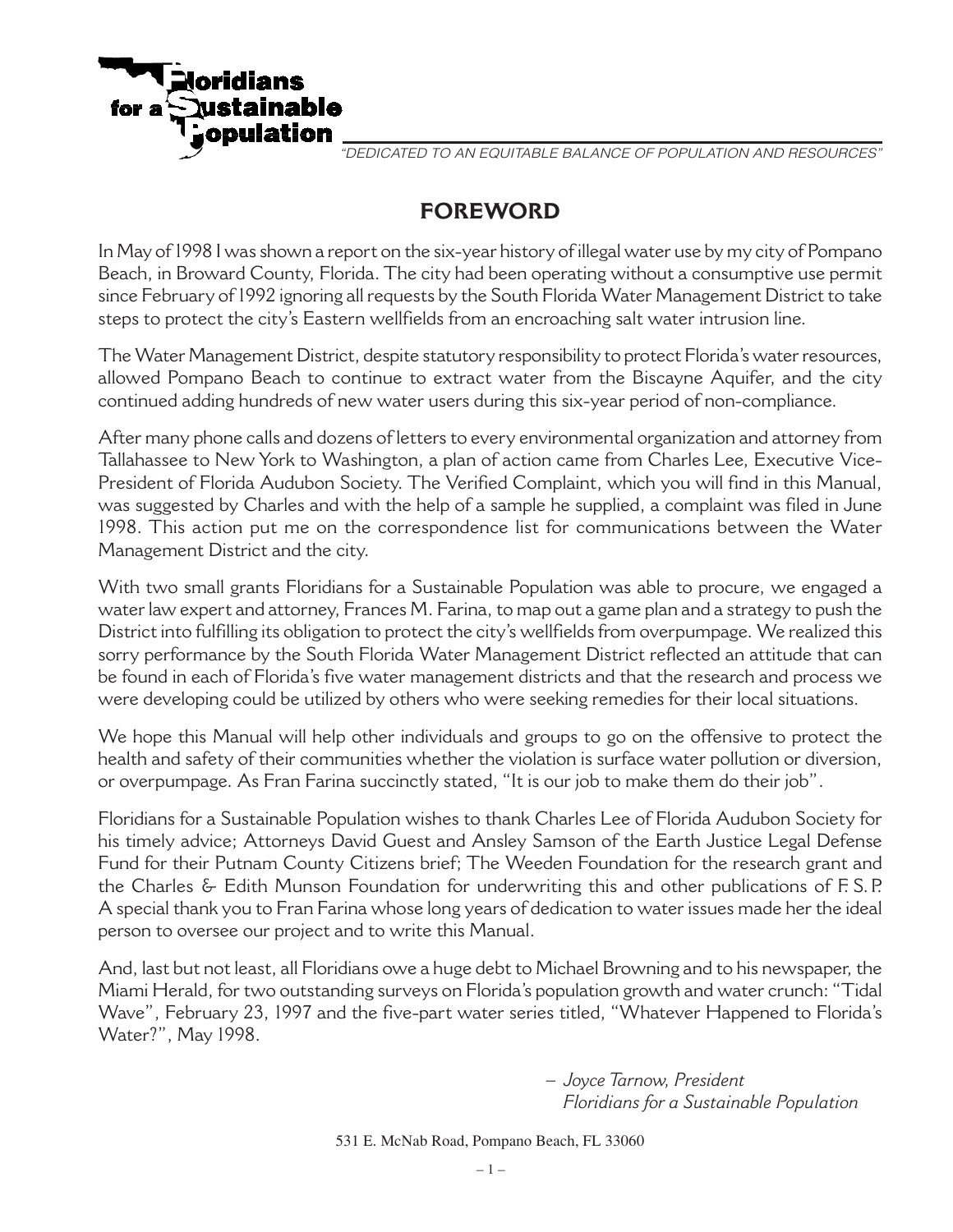# **GUIDE TO CITIZEN ACTION FOR WATER RESOURCE DAMAGE**

Is your community facing saltwater intrusion in its drinking water supply? Is pumping reducing water levels in a neighboring lake or causing a wetlands area to dry up? Is your city issuing building permits without having a valid permit from the regional water management district? Situations like these are happening all around Florida and you can do something about it!

This guide reviews Florida legislation as the means by which you can seek relief administratively or in state court.





## **GENERAL INFORMATION**

In 1971, Florida passed an Environmental Protection Act as a means of carrying out Florida's constitutional mandate to abate air and water pollution within the state. The law which gave private citizens the right to sue to stop this kind of pollution is found in the Florida Statutes at Section 403.412. It provides a procedure where governmental bodies could be *compelled to enforce* environmental laws and individuals, corporations and governmental bodies *could be restrained from violating* any of the applicable environmental laws. It is unique because it allows you to sue for protection of the environment without showing "special injury."

A copy of Section 403.412 is included in this guide.

## **INITIAL ACTIVITY - PROVIDE NOTICE TO THE GOVERNMENT**

Before you can go to court, you must first file with the governmental agency or authority charged by law with the duty of regulating or prohibiting the act or conduct complained of. For water resource damage issues, this agency will usually be the regional water management district. Your filing consists of preparing a **Verified Complaint**. You must set out the facts on which your complaint is based and the way in which you are affected.

**Caveat:** Do not confuse this agency-related notification which happens to be called a "complaint" with the complaint filed later in court.

**Note:** If the only agency involved is your water management district and no other third party, you can file directly in circuit court and demand action within 30 days.

On receipt of the complaint, the water management district must immediately transmit the complaint to any additional parties charged with violating the laws, rules, and regulations for the protection of the water and dependent natural resources of the State of Florida. The water management district will have **30 days after receiving the complaint** within which to take action. If action is not taken,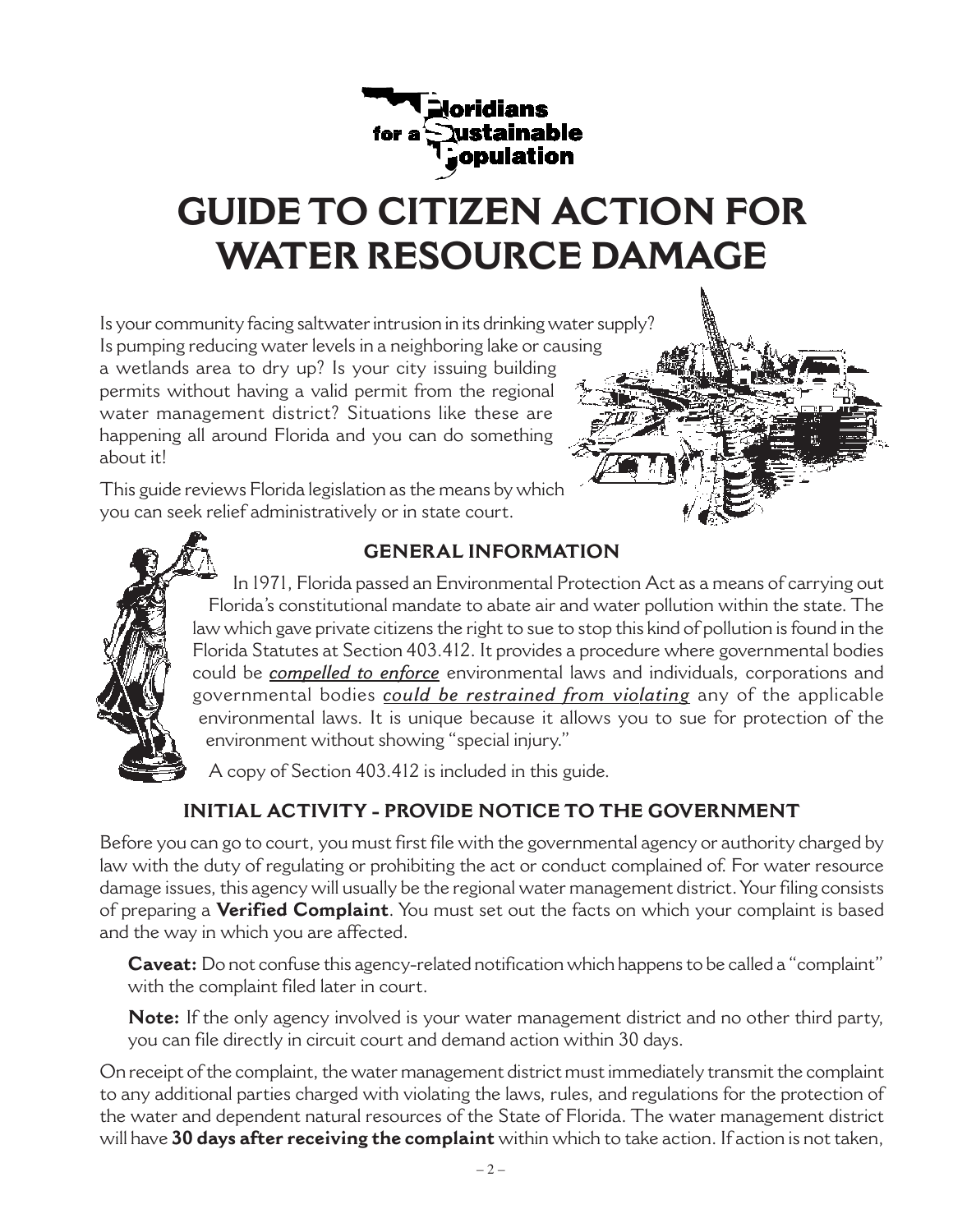you can then begin a judicial proceeding to compel the required conduct or to enjoin (stop) the objectionable conduct.

A sample Verified Complaint is included to assist you in preparing your own version together with a transmittal letter to the water management district. While the statute does not require the document to be sent by certified mail, return receipt requested, posting the document in this manner will allow you to track the 30 day period precisely.

This may be the only action you need to take to correct the problem which concerns you. If the governmental agency is responding to you, then you have accomplished your objective.

**Caveat:** There is another exception to the requirement of filing an administrative verified complaint first. You can go immediately to court for a **Temporary Restraining Order** to protect against immediate and irreparable environmental harm from the conduct or activity about which you are complaining.



## **FILE LAWSUIT IN COURT**

Now, let's assume that the water management district did not act within the 30 day period or responded in a way which you feel is inadequate. What is the procedure for moving forward?

> In order to make your case (the legal terminology for which is to state a cause of action) under Section 403.412, it must appear that the question or issue raised is real and not merely theoretical. In addition, you, as plaintiff, must have a bona fide and direct interest in the result. In plain English, you would describe who you or your organization's members are, how they use the water resource or natural resources which are dependent upon the water resource, and what the defendant is doing which

interferes with or damages the resource.

**Example:** You are a nonprofit corporation whose members use certain waters for bathing, swimming, fishing, boating, water sports and as a recreation area which are being polluted by a local utility's discharge.

The lawsuit must be filed in the circuit court of the county where the alleged harm has occurred or may occur. This is known as "venue." It means you won't have to travel to a distant location to participate in the litigation. This makes it more convenient for you.

A list of the Judicial Circuits has been provided. For example, if you live in Alachua County, you are in the Eighth Circuit.

**Caveat:** Some counties are located in two water management districts. Identify the resource being impacted and which district is responsible for protecting it.

If you win in court, you can recover attorney's fees and costs. If you lose, you have to pay. If the court thinks you may not have sufficient assets to cover these expenses, it can require you to post a bond. Note that the award of attorney's fees and costs to the prevailing party is discretionary for certain pollution discharge (NPDES) permit actions. In all other instances, it is mandatory.

One way to avoid personal liability is to have an incorporated organization bring the lawsuit. Most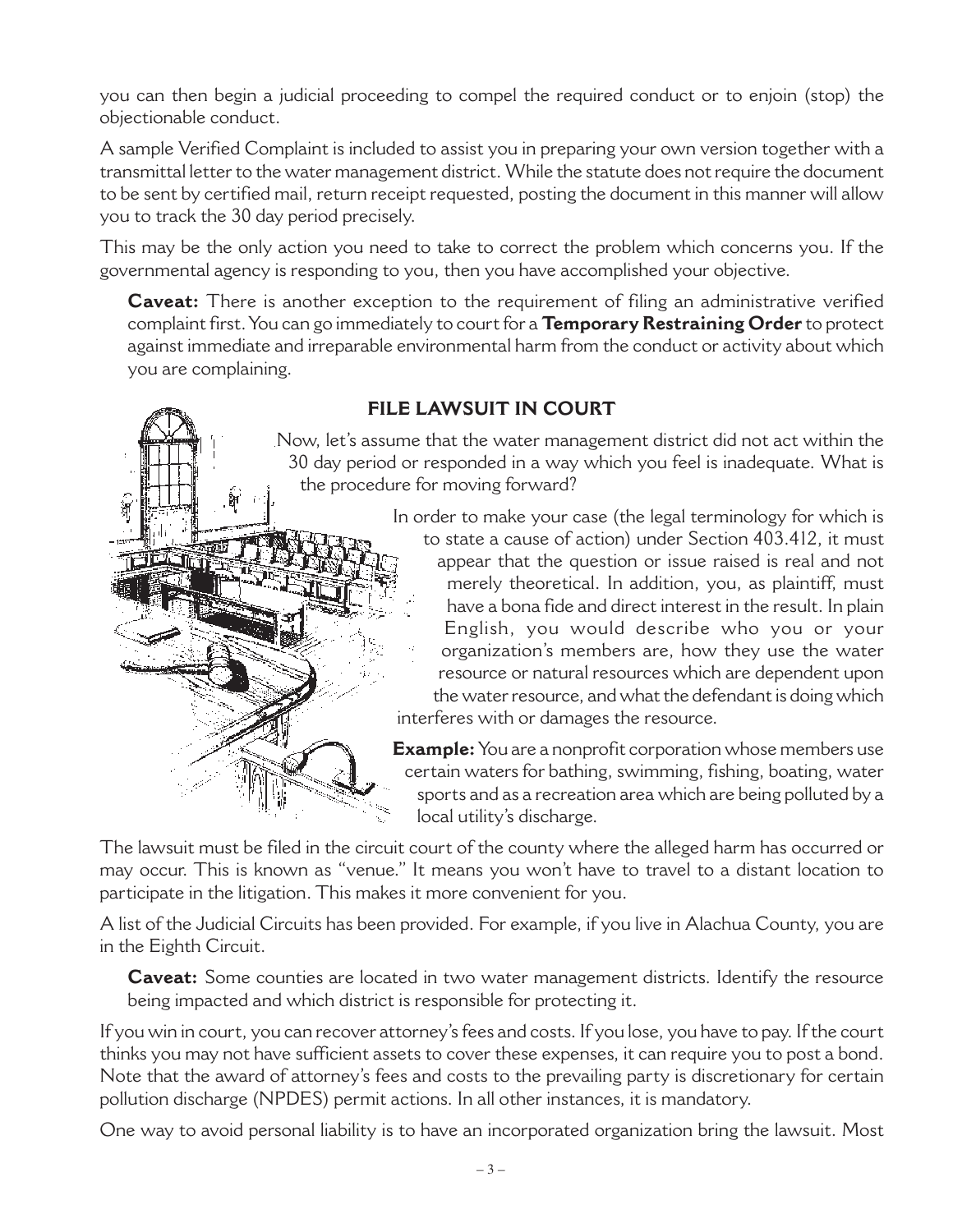Florida courts have concluded that corporations are citizens for the purpose of pursuing rights granted to citizens. Section 403.412(2) (a) allows any citizen of the state to maintain an action for injunctive relief against any governmental agency charged by law with the duty of enforcing laws, rules, and regulations for the protection of the water and other natural resources of the state.

Another alternative is to contact the Department of Legal Affairs which is also authorized to maintain an action for injunctive relief under Section 403.412.

Now that we have the general outline of how the administrative and judicial process work, let's get more specific and talk about water problems.

## **WATER INFORMATION**

Most of the water-related activities will be found in the Florida Water Resources Act of 1972. This is also referred to as Chapter 373 of the Florida Statutes. The law had a dual purpose - to provide for conservation of the available water resources while maximizing their beneficial use. Of critical importance is a section of the Act which required the establishment of **minimum flows and levels**. This is found at Section 373.042 and was recently modified by the Florida Legislature in 1997. (A copy of Section 373.042 is included in the guide). Unfortunately, most of the regional water management districts still have not fully complied with this section. Public pressure is needed to rectify the situation.



## **WHY ARE MINIMUM FLOWS AND LEVELS IMPORTANT?**

Only one case in Florida has dealt with minimum flows and levels. It is called *Concerned Citizens of Putnam County for Responsive Government. Inc. vs. St. Johns River Water Management District.* The official citation for the case is 622 So.2d 520 (Fla.App. 5 Dist. 1993). If you are in a law library, you would find the Southern Reporter 2nd Series, Volume 622 and turn to page 520 where the case begins. Here's what the court said:

"The District plans are set forth in the Florida Administrative Code, Title 40C. These regulations make references to minimum flows and levels established pursuant to section 373.042 and require minimum flows and levels to be considered when granting permits or when imposing water restrictions that limit the amount of water that may be withdrawn by a private property owner. See, e.g., Fla.Admin.Code Rules 40C-2.301(5) (a) (5) and 6; 40C-4.301(l) (a) (4); 40C-21.271(3) (c) It does not require an engineer to grasp the importance of section 373.042. The establishment of minimum water levels and flows allows the monitoring of Florida's water supply for the purpose of determining when emergency restrictions on water usage must be activated or when supply will no longer meet increasing demands."

This quotation is found at page 523 of the decision. Even the court acknowledged it was difficult to understand how the water management district could manage the water supply without establishing minimums!

To summarize, the governing board of each of the five regional water management districts is to establish the minimum flow of all surface watercourses within its boundary as a limit at which further withdrawals would be considered significantly harmful to the water resources or the ecology of the area. The boards are also to establish the minimum water levels of ground water in an aquifer and the level of surface water at which further withdrawals would be considered significantly harmful to the water resources of the area.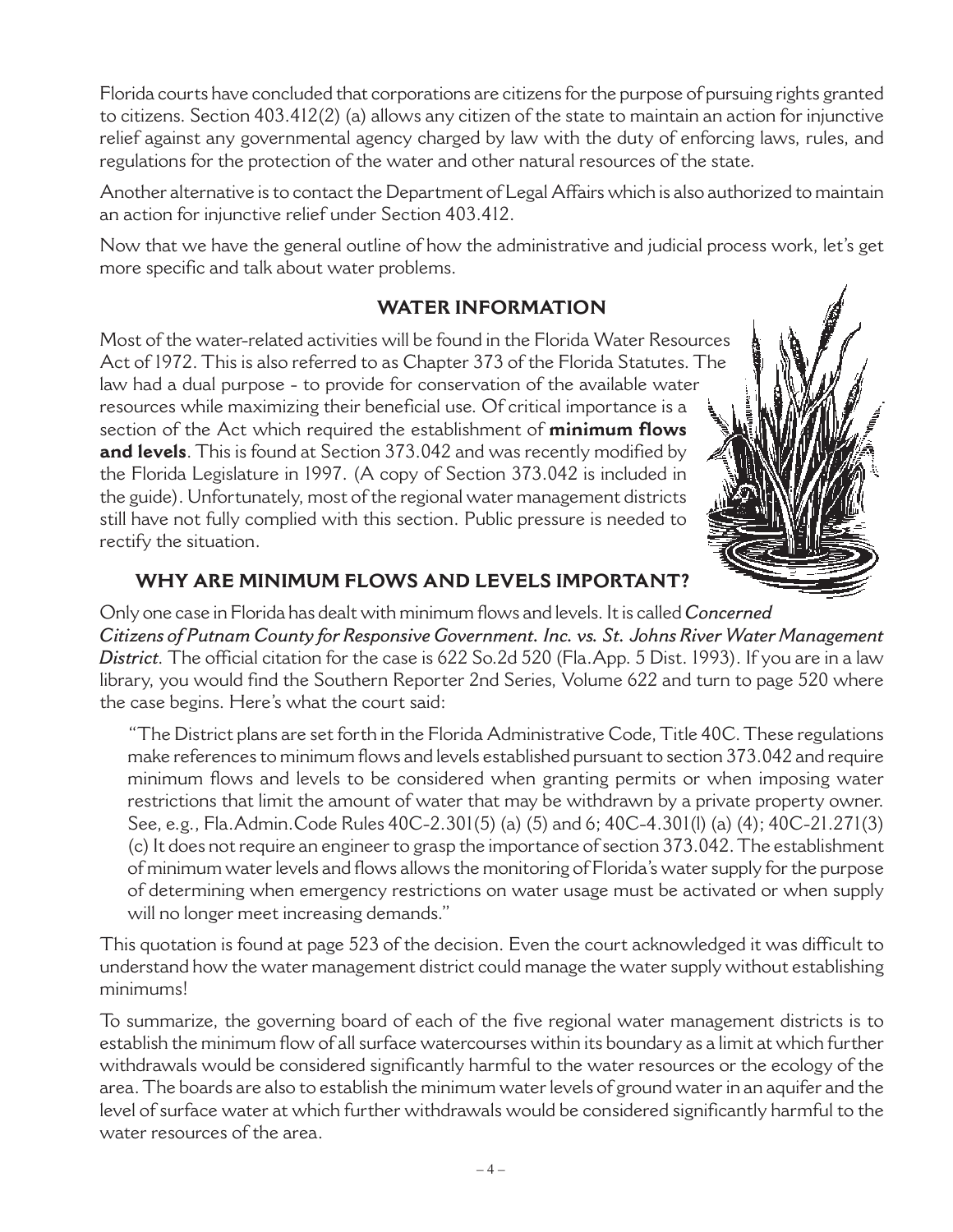Do you know if your regional water management district has established minimum flows and levels for the water bodies which service your community? A map is included which outlines the boundary for each district and provides each mail address and telephone number. Identify the district in which you reside. If your district hasn't established "MFLs", has it established a schedule for completing the task? According to the 1997 legislative revisions to Chapter 373, each water management district was to submit to the Department of Environmental Protection **a priority list and schedule for the establishment of minimum flows and levels for surface watercourses, aquifers, and surface waters within the district.** The priority list is based on the importance of the water to the region and the existence of or potential for significant harm to the water resources or ecology of the region. As new development makes additional demands for water, knowing what amounts Northwest Florida Water Management District Swannee River Water Management<br>District St. Johns River Water Management District Southwest Florida Water Management **District** South Florida water<br>Water Management District

can safely be extracted is critical. Your water management district is required to develop a recovery or prevention strategy (which includes the development of additional water supplies or other actions) if it determines that the existing flow or level in a water body is below or is projected to fall within 20 years below the applicable minimum flow or level established under Section 373.042. Thus, minimum flows and levels is an important tool in protecting your water resources.

Extractions of water are controlled by the water management districts issuing consumptive use water permits. Except for domestic consumption of water by individuals, all new and existing uses are subject to this permit procedure. An applicant seeking new or existing water use must show that (1) the use is reasonable-beneficial (which is defined in Section 373.019(13), (2) won't interfere with any presently existing legal use of water, and (3) is consistent with the public interest.

## **ILLUSTRATIONS WHICH REQUIRE YOUR ACTION**

Here are some examples of problems which might require you to take action:

- 
- 1. A nearby wetland is drying out and the vegetation is dying or severely stressed because of the local utility's wellfield operations.

2. Your city's wells are close to the coast. Because the pumping has increased so much over the years, saltwater intrusion has entered or is approaching the wellfield and threatening your water supply with contamination. Some wells may already have been closed because of the contamination.

3. The effluent from your sewage treatment plant is dumped into a local river or lake. Fish in that water body are dying or showing open sores on their bodies.

- 4. Your city has been operating without a valid permit from the regional water management district or is violating conditions of the permit.
- 5. Your regional water management district is allowing excessive water withdrawals which have caused certain lakes or rivers to dry up or has caused the flow rates of certain rivers or springs to diminish significantly.
- 6. The operation of a spillway is sending pollution into a canal and surrounding waters.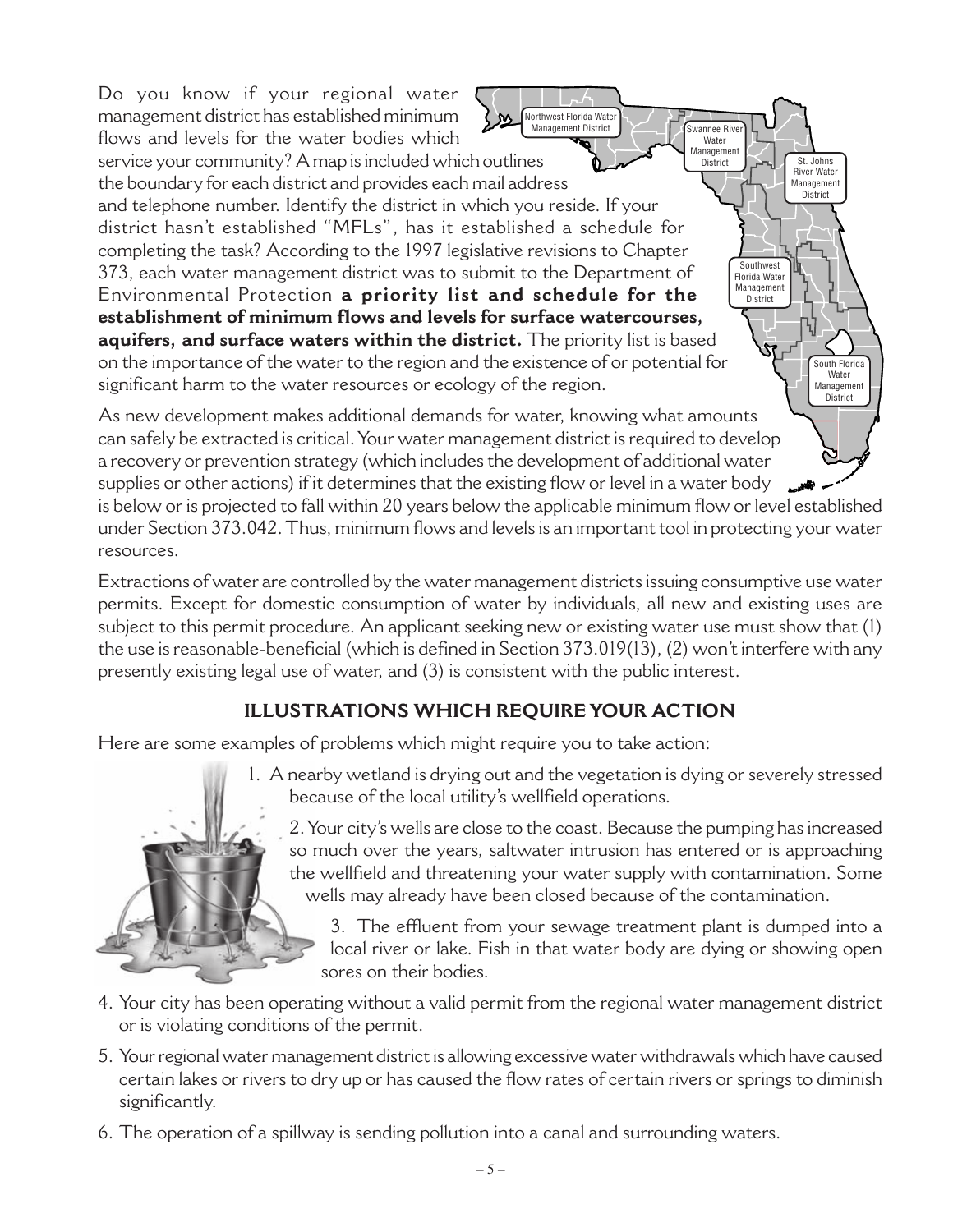## **WHERE SHOULD YOU BEGIN?**

Knowledge is power. The more informed you are about your particular problem and the people with whom you must deal, the more successful you will be.

There are a variety of public documents which can get you started. These are usually available without charge. Once you get them, it's your responsibility to read them. They can tell you a lot about the governmental agency you must deal with, how it operates, what it is working on, and whether it is following it's own time lines and rules. A list of typical water management district documents is provided in this guide to assist you.

Once you have done your preliminary reading, start making a of questions. It may be appropriate to call for an appointment at the agency. If they know the nature of your questions (e.g.



technical or general) , they can assign the appropriate staff person to meet you. Your purpose is to clarify your understanding of the problem and what the agency is or is not doing about it. That way, when you prepare your Verified Complaint, your statements will be accurate and complete.

If your city or county is involved, you may want to enlist the assistance of one of your elected officials to secure additional information. It's a fact of life that agencies respond more quickly to official inquiries than to mere citizen inquiries.

**Caveat:** Be careful whom you select. If you are not familiar with the elected official's voting record, you may be dealing with an individual who can do more harm than good as well as waste your time.

Are there other individuals or groups who would be concerned about the issue if they were informed about it? Networking can develop additional support for your effort, either in the form of information, people to do research, or possibly money.

Having done all of the above, it's time to move forward. Begin drafting your Verified Complaint. Let others review it. When you think it's as clear as you can make it, send it via certified mail, return receipt requested. Then congratulate yourself for participating in a process which will attempt to make a governmental agency respond and do its job. If you ultimately need to go to court, you should try to secure the services of an attorney. Remember, Section 403.412 provides costs and attorney's fees to the prevailing party.

## **SHARE YOUR EXPERIENCE**

No one wants to reinvent the wheel. If someone succeeds or fails in their effort, we want to know about it. **Floridians for a Sustainable Population** can be a clearing house to share your information with others. We urge you to keep us informed of your specific problem, what you did to address it, and how you succeeded.

> One final note. Please remember that laws change and courts make different decisions. The information contained in this guide is accurate as of October 1998. We have tried to provide the "big picture" and direct you to key laws and cases. Now you need to use them to protect resources and existing water users in your own community. Good luck!

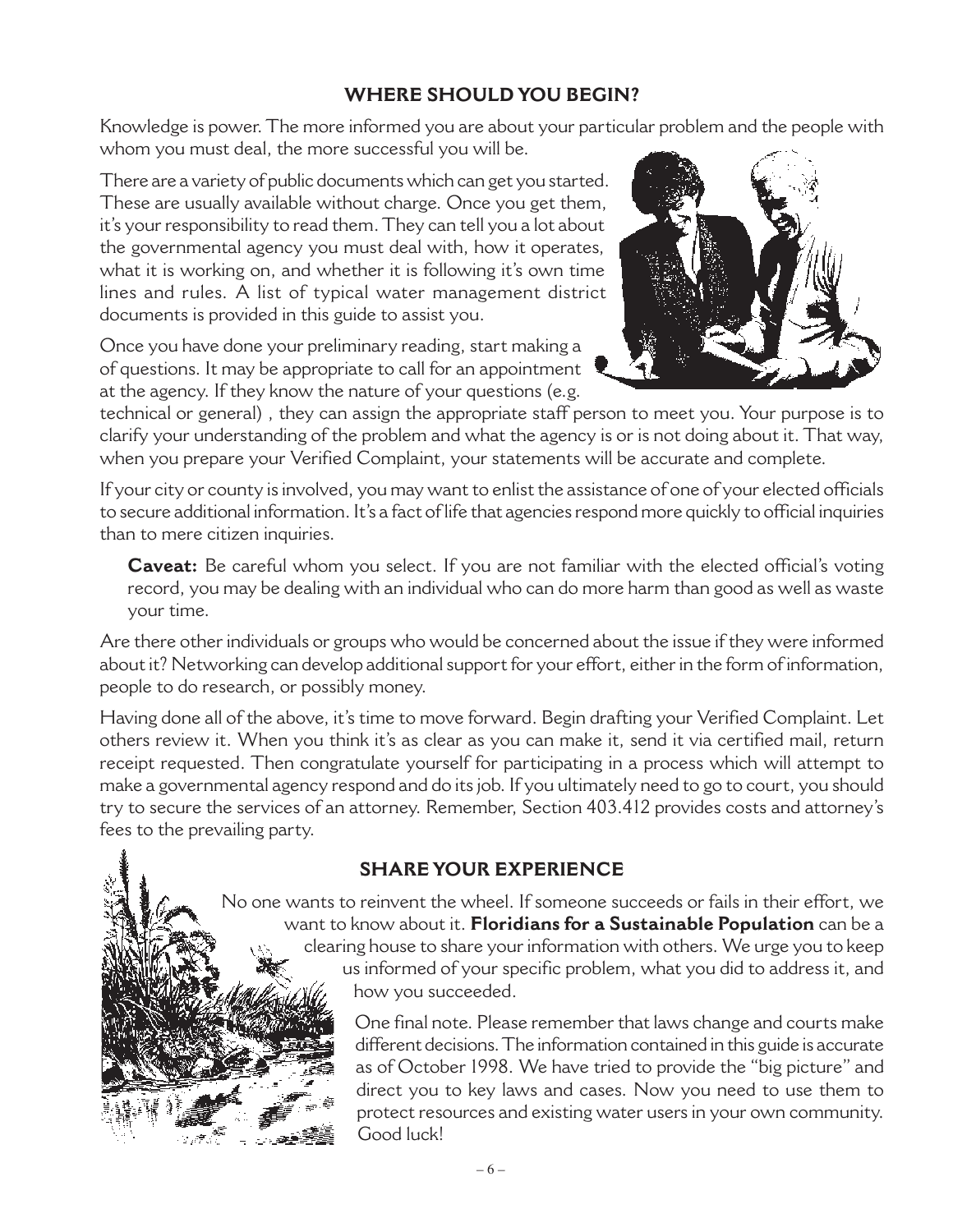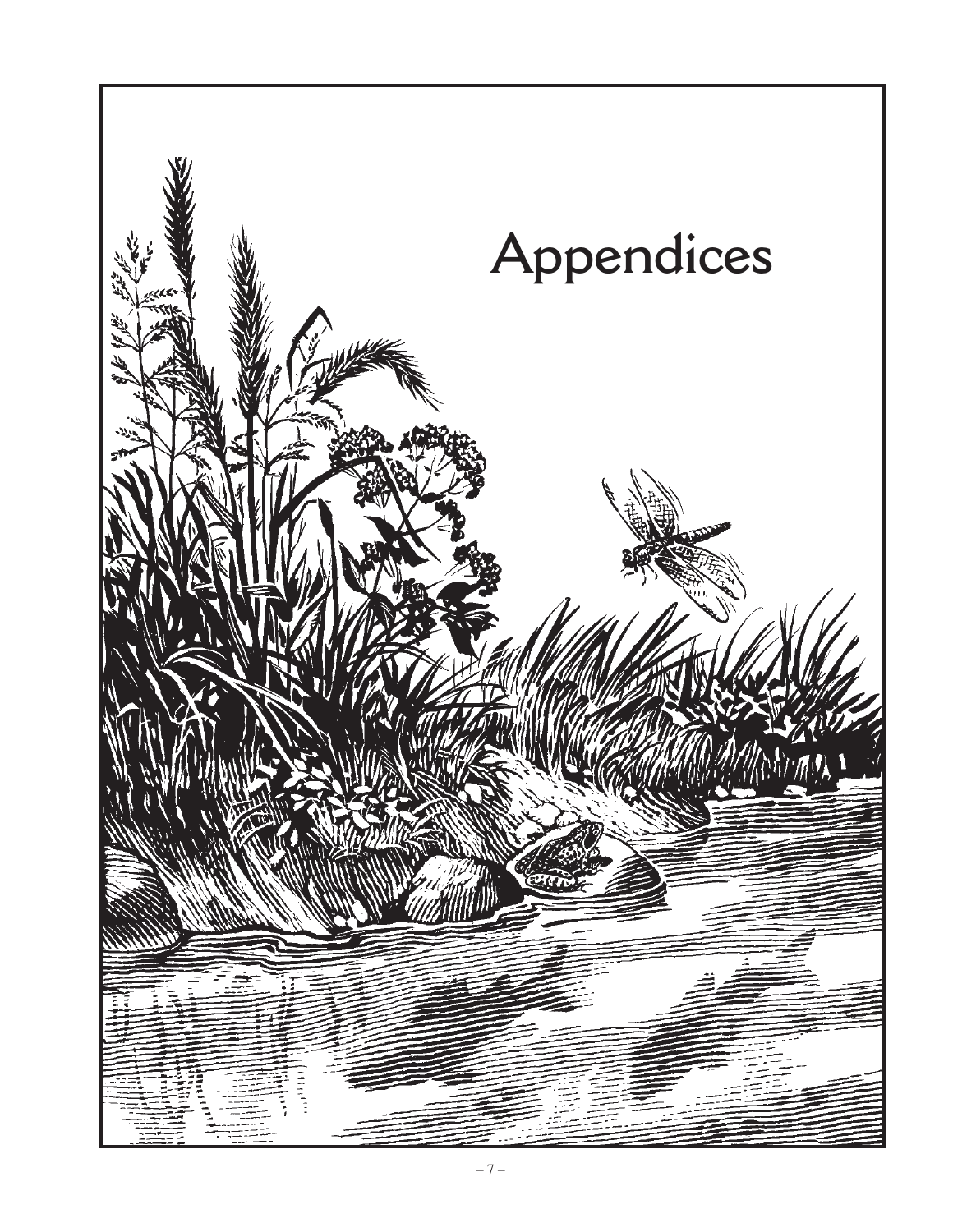#### **403.412 Environmental Protection Act.—**

(1) This section shall be known and may be cited as the "Environmental Protection Act of 1971."

(2)(a) The Department of Legal Affairs, any political subdivision or municipality of the state, or a citizen of the state may maintain an action for injunctive relief against:

1. Any governmental agency or authority charged by law with the duty of enforcing laws, rules, and regulations for the protection of the air, water, and other natural resources of the state to compel such governmental authority to enforce such laws, rules, and regulations;

2. Any person, natural or corporate, or governmental agency or authority to enjoin such persons, agencies, or authorities from violating any laws, rules, or regulations for the protection of the air, water, and other natural resources of the state.

(b) In any suit under paragraph (a), the Department of Legal Affairs may intervene to represent the interests of the state.

(c) As a condition precedent to the institution of an action pursuant to paragraph (a), the complaining party shall first file with the governmental agencies or authorities charged by law with the duty of regulating or prohibiting the act or conduct complained of a verified complaint setting forth the facts upon which the complaint is based and the manner in which the complaining party is affected. Upon receipt of a complaint, the governmental agency or authority shall forthwith transmit, by registered or certified mail, a copy of such complaint to those parties charged with violating the laws, rules, and regulations for the protection of the air, water, and other natural resources of the state. The agency receiving such complaint shall have 30 days after the receipt thereof within which to take appropriate action. If such action is not taken within the time prescribed, the complaining party may institute the judicial proceedings authorized in paragraph (a). However, failure to comply with this subsection shall not bar an action for a temporary restraining order to prevent immediate and irreparable harm from the conduct or activity complained of.

(d) In any action instituted pursuant to paragraph (a), the court, in the interest of justice, may add as party defendant any governmental agency or authority charged with the duty of enforcing the applicable laws, rules, and regulations for the protection of the air, water, and other natural resources of the state.

(e) No action pursuant to this section may be maintained if the person (natural or corporate) or governmental agency or authority charged with pollution, impairment, or destruction of the air, water, or other natural resources of the state is acting or conducting operations pursuant to currently valid permit or certificate covering such operations, issued by the appropriate governmental authorities or agencies, and is complying with the requirements of said permits or certificates.

(f) In any action instituted pursuant to this section, other than an action involving a state NPDES permit authorized under s. 403.0885, the prevailing party or parties shall be entitled to costs and attorney's fees. Any award of attorney's fees in an action involving such a state NPDES permit shall be discretionary with the court. If the court has reasonable ground to doubt the solvency of the plaintiff or the plaintiff's ability to pay any cost or judgment which might be rendered against him or her in an action brought under this section, the court may order the plaintiff to post a good and sufficient surety bond or cash.

(3) The court may grant injunctive relief and impose conditions on the defendant which are consistent with and in accordance with law and any rules or regulations adopted by any state or local governmental agency which is charged to protect the air, water, and other natural resources of the state from pollution, impairment, or destruction.

(4) The doctrines of res judicata and collateral estoppel shall apply. The court shall make such orders as necessary to avoid multiplicity of actions.

(5) In any administrative, licensing, or other proceedings authorized by law for the protection of the air, water, or other natural resources of the state from pollution, impairment, or destruction, the Department of Legal Affairs, a political subdivision or municipality of the state, or a citizen of the state shall have standing to intervene as a party on the filing of a verified pleading asserting that the activity, conduct, or product to be licensed or permitted has or will have the effect of impairing, polluting, or otherwise injuring the air, water, or other natural resources of the state.

(6) Venue of any causes brought under this law shall lie in the county or counties wherein the cause of action is alleged to have occurred.

History.—ss. 1, 2, 3, 4, 5, 6, ch. 71-343; s. 24, ch. 88- 393; s. 10, ch. 97-103.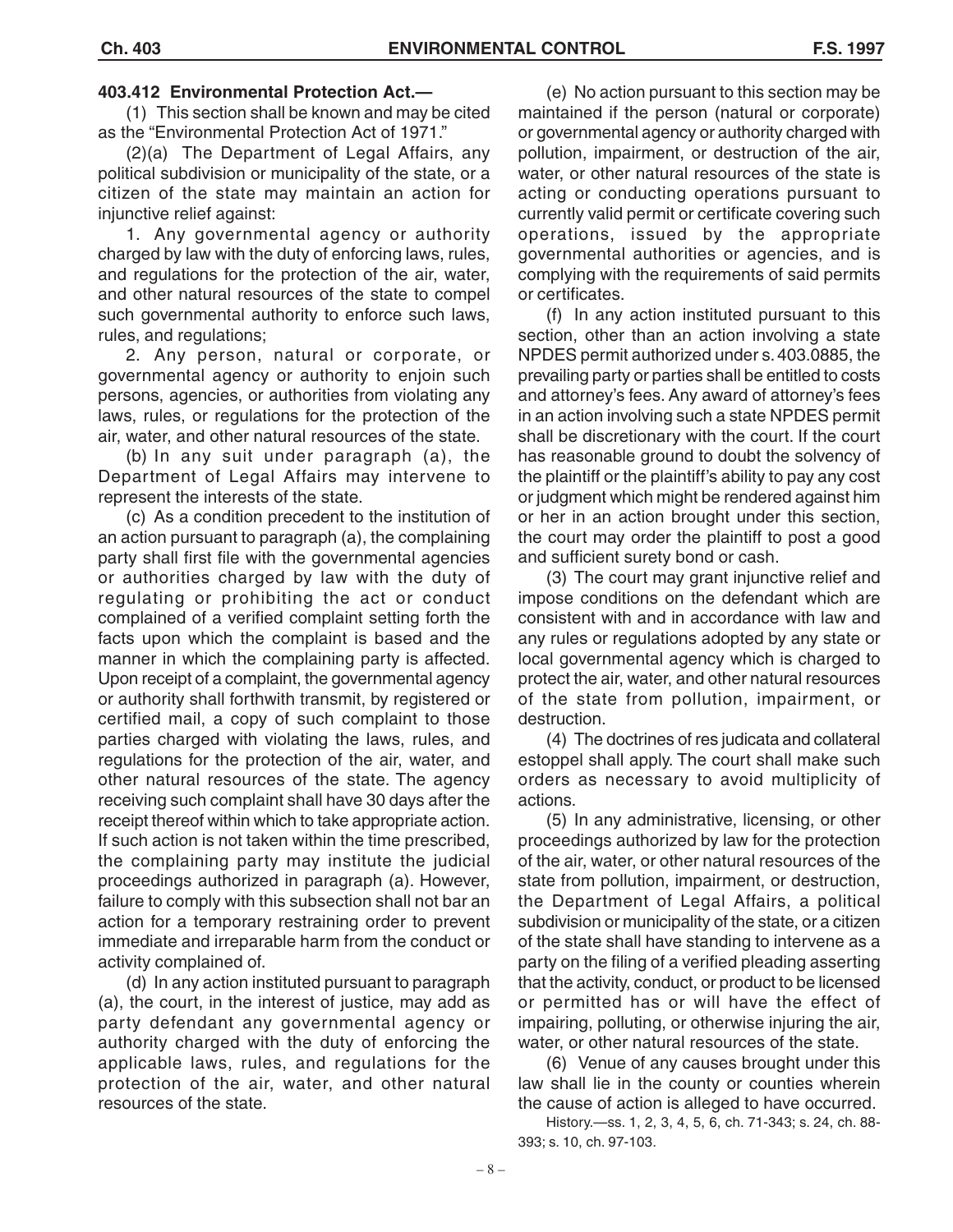#### **373.042 Minimum flows and levels.—**

(1) Within each section, or the water management district as a whole, the department or the governing board shall establish the following:

(a) Minimum flow for all surface watercourses in the area. The minimum flow for a given watercourse shall be the limit at which further withdrawals would be significantly harmful to the water resources or ecology of the area.

(b) Minimum water level. The minimum water level shall be the level of groundwater in an aquifer and the level of surface water at which further withdrawals would be significantly harmful to the water resources of the area.

The minimum flow and minimum water level shall be calculated by the department and the governing board using the best information available. When appropriate, minimum flows and levels may be calculated to reflect seasonal variations. The department and the governing board shall also consider, and at their discretion may provide for, the protection of nonconsumptive uses in the establishment of minimum flows and levels.

(2) By July 1, 1996, the Southwest Florida Water Management District shall amend and submit to the department for review and approval its priority list for the establishment of minimum flows and levels and delineating the order in which the governing board shall establish the minimum flows and levels for surface watercourses, aquifers, and surface water in the counties of Hillsborough, Pasco, and Pinellas. By November 15, 1997, and annually thereafter, each water management district shall submit to the department for review and approval a priority list and schedule for the establishment of minimum flows and levels for surface watercourses, aquifers, and surface waters within the district. The priority list shall also identify those water bodies for which the district will voluntarily undertake independent scientific peer review. By January 1, 1998, and annually thereafter, each water management district shall publish its approved priority list and schedule in the Florida Administrative Weekly. The priority list shall be based upon the importance of the waters to the state or region and the existence of or potential for significant harm to the water resources or ecology of the state or region, and shall include those waters which are experiencing or may reasonably be expected to experience adverse impacts. The priority list and schedule shall not be subject to any proceeding pursuant to chapter 120. Except as provided in subsection (3), the development of a priority list and compliance with the schedule for the establishment of minimum flows and levels pursuant to this subsection shall satisfy the requirements of subsection (1).

(3) Minimum flows or levels for priority waters in the counties of Hillsborough, Pasco, and Pinellas shall be established by October 1, 1997. Where a minimum flow or level for the priority waters within those counties has not been established by the applicable deadline, the secretary of the department shall, if requested by the governing body of any local government within whose jurisdiction the affected waters are located, establish the minimum flow or level in accordance with the procedures established by this section. The department's reasonable costs in establishing a minimum flow or level shall, upon request of the secretary, be reimbursed by the district.

(4)(a) Upon written request to the department or governing board by a substantially affected person, or by decision of the department or governing board, prior to the establishment of a minimum flow or level and prior to the filing of any petition for administrative hearing related to the minimum flow or level, all scientific or technical data, methodologies, and models, including all scientific and technical assumptions employed in each model, used to establish a minimum flow or level shall be subject to independent scientific peer review. Independent scientific peer review means review by a panel of independent, recognized experts in the fields of hydrology, hydrogeology, limnology, biology, and other scientific disciplines, to the extent relevant to the establishment of the minimum flow or level.

(b) If independent scientific peer review is requested, it shall be initiated at an appropriate point agreed upon by the department or governing board and the person or persons requesting the peer review. If no agreement is reached, the department or governing board shall determine the appropriate point at which to initiate peer review. The members of the peer review panel shall be selected within 60 days of the point of initiation by agreement of the department or governing board and the person or persons requesting the peer review. If the panel is not selected within the 60-day period, the time limitation may be waived upon the agreement of all parties. If no waiver occurs, the department or governing board may proceed to select the peer review panel. The cost of the peer review shall be borne equally by the district and each party requesting the peer review, to the extent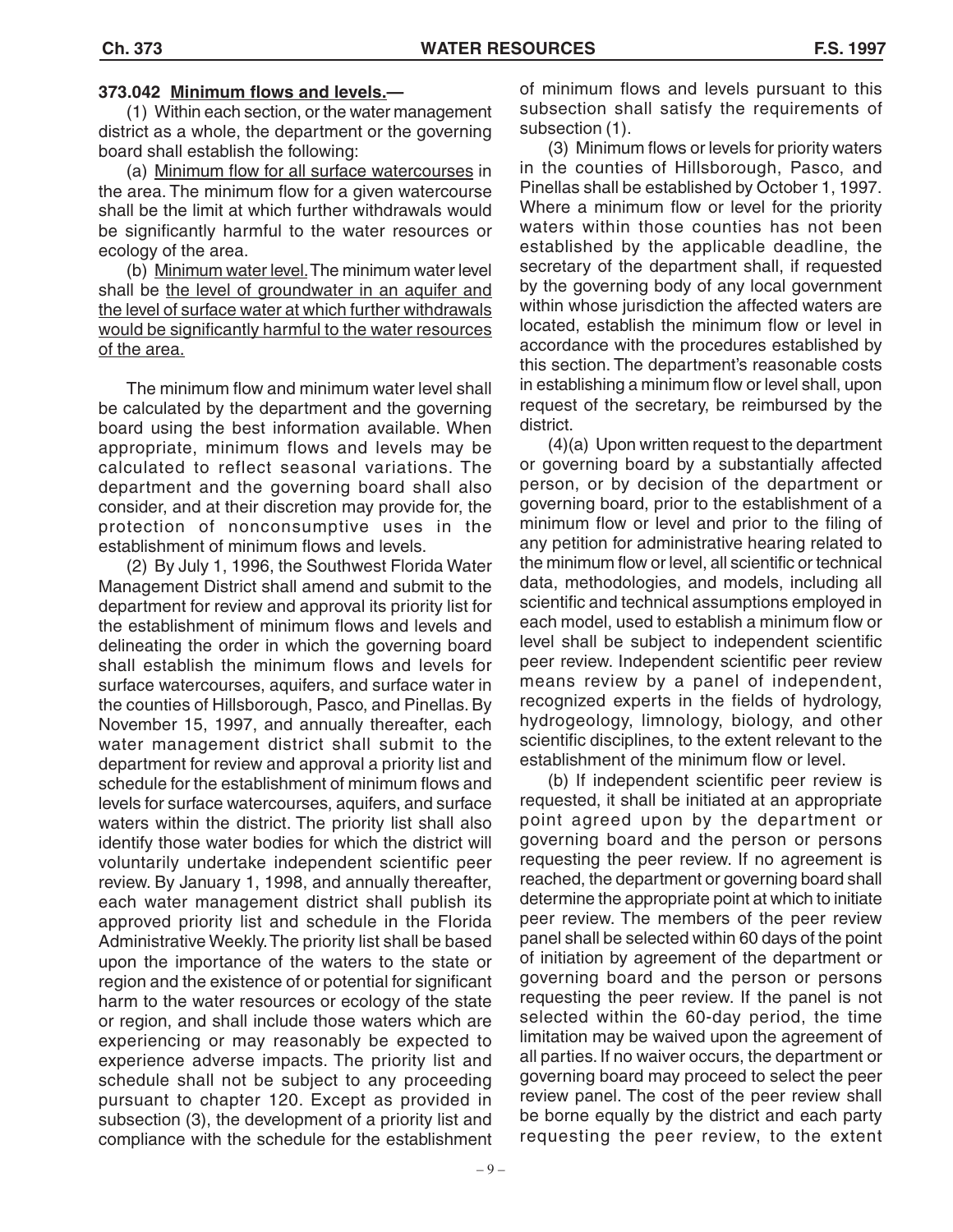economically feasible. The panel shall submit a final report to the governing board within 120 days after its selection unless the deadline is waived by agreement of all parties. Initiation of peer review pursuant to this paragraph shall toll any applicable deadline under chapter 120 or other law or district rule regarding permitting, rulemaking, or administrative hearings, until 60 days following submittal of the final report. Any such deadlines shall also be tolled for 60 days following withdrawal of the request or following agreement of the parties that peer review will no longer be pursued. The department or the governing board shall give significant weight to the final report of the peer review panel when establishing the minimum flow or level.

(c) If the final data, methodologies, and models, including all scientific and technical assumptions employed in each model upon which a minimum flow or level is based, have undergone peer review pursuant to this subsection, by request or by decision of the department or governing board, no further peer review shall be required with respect to that minimum flow or level.

(d) No minimum flow or level adopted by rule or formally noticed for adoption on or before May 2, 1997, shall be subject to the peer review provided for in this subsection.

(5) If a petition for administrative hearing is filed under chapter 120 challenging the establishment of a minimum flow or level, the report of an independent scientific peer review conducted under subsection (4) is admissible as evidence in the final hearing, and the administrative law judge must render the order within 120 days after the filing of the petition. The time limit for rendering the order shall not be extended except by agreement of all the parties. To the extent that the parties agree to the findings of the peer review, they may stipulate that those findings be incorporated as findings of fact in the final order.

History.—s. 6, part I, ch. 72-299; s. 2, ch. 73-190; s. 2, ch. 96-339; s. 5, ch. 97-160.

1 Note.—Section 28, ch. 97-160, provides that "[n]othing in sections 5 and 6 of this act shall be construed to:

"(1) Modify the order or dates by which the Southwest Florida Water Management District will establish minimum flows and levels for water bodies in Hillsborough, Pasco, and Pinellas counties as listed pursuant to chapter 96-339, Laws of Florida.

"(2) Modify the peer review process for the establishment of minimum flows and levels in Hillsborough, Pasco, and Pinellas counties created by chapter 96-339, Laws of Florida.

"As it relates only to the counties of Hillsborough, Pasco, and Pinellas, in the event of conflict between section 373.0421(2), Florida Statutes, created by this act and statutory and case law existing immediately prior to the effective date of this act, the prior law shall govern; provided, however, that the establishment and implementation of minimum flows for the Hillsborough River and the Palm River/Tampa By-Pass Canal shall be governed by sections 5 and 6 of this act."

Note.—Former s. 373.036(7).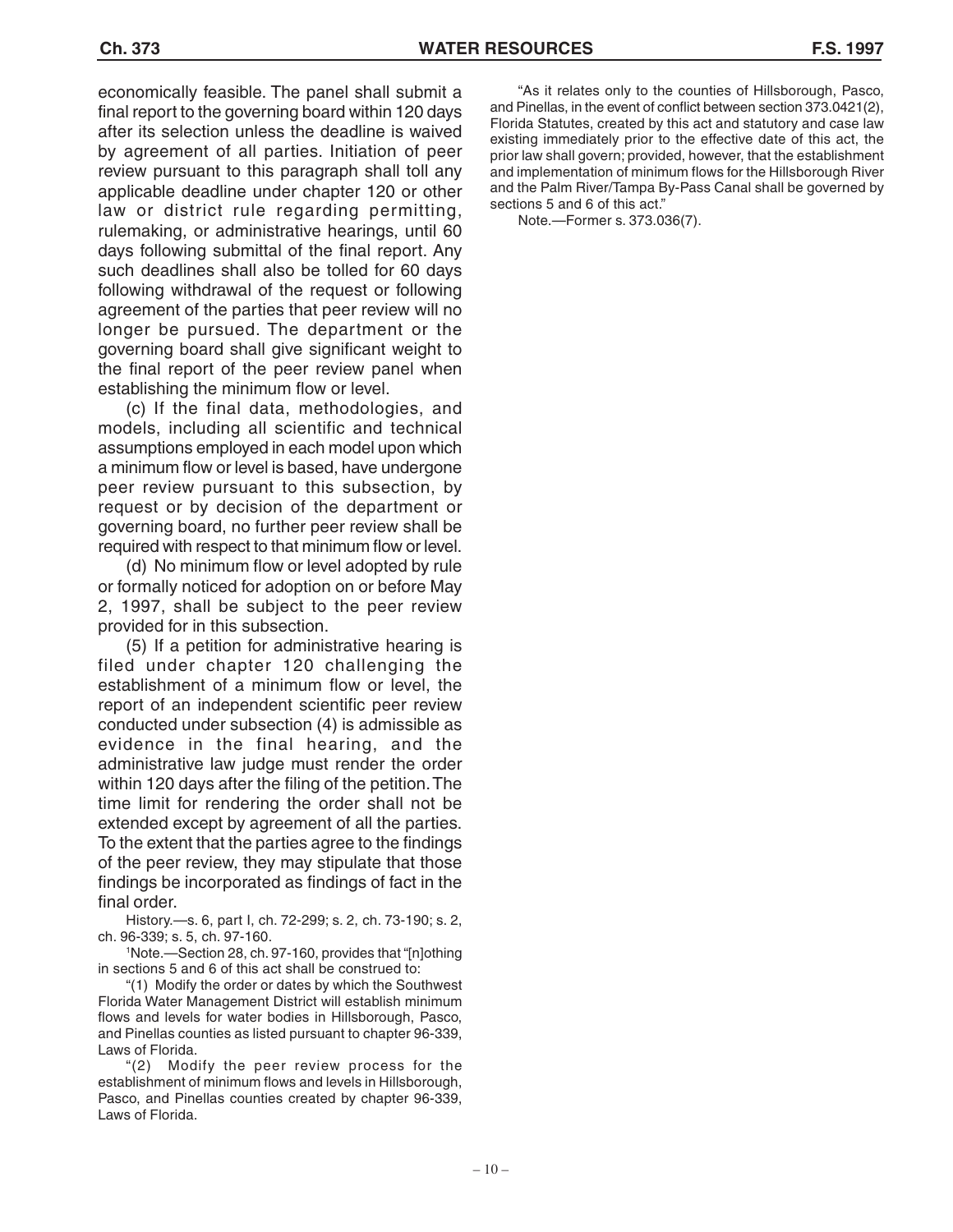#### **373.0421 Establishment and implementation of minimum flows and levels.—**

(1) ESTABLISHMENT.—

(a) Considerations.—When establishing minimum flows and levels pursuant to s. 373.042, the department or governing board shall consider changes and structural alterations to watersheds, surface waters, and aquifers and the effects such changes or alterations have had, and the constraints such changes or alterations have placed, on the hydrology of an affected watershed, surface water, or aquifer, provided that nothing in this paragraph shall allow significant harm as provided by s. 373.042(1) caused by withdrawals.

(b) Exclusions.—

1. The Legislature recognizes that certain water bodies no longer serve their historical hydrologic functions. The Legislature also recognizes that recovery of these water bodies to historical hydrologic conditions may not be economically or technically feasible, and that such recovery effort could cause adverse environmental or hydrologic impacts. Accordingly, the department or governing board may determine that setting a minimum flow or level for such a water body based on its historical condition is not appropriate.

2. The department or the governing board is not required to establish minimum flows or levels pursuant to s. 373.042 for surface water bodies less than 25 acres in area, unless the water body or bodies, individually or cumulatively, have significant economic, environmental, or hydrologic value.

3. The department or the governing board shall not set minimum flows or levels pursuant to s. 373.042 for surface water bodies constructed prior to the requirement for a permit, or pursuant to an exemption, a permit, or a reclamation plan which regulates the size, depth, or function of the surface water body under the provisions of this chapter, chapter 378, or chapter 403, unless the constructed surface water body is of significant hydrologic value or is an essential element of the water resources of the area.

The exclusions of this paragraph shall not apply to the Everglades Protection Area, as defined in s. 373.4592(2)(h).

(2) If the existing flow or level in a water body is below, or is projected to fall within 20 years below, the applicable minimum flow or level established pursuant to s. 373.042, the department or governing board, as part of the regional water supply plan described in s. 373.0361, shall expeditiously implement a recovery or prevention strategy, which includes the development of additional water supplies

and other actions, consistent with the authority granted by this chapter, to:

(a) Achieve recovery to the established minimum flow or level as soon as practicable; or

(b) Prevent the existing flow or level from falling below the established minimum flow or level.

The recovery or prevention strategy shall include phasing or a timetable which will allow for the provision of sufficient water supplies for all existing and projected reasonable-beneficial uses, including development of additional water supplies and implementation of conservation and other efficiency measures concurrent with, to the extent practical, and to offset, reductions in permitted withdrawals, consistent with the provisions of this chapter.

(3) The provisions of this section are supplemental to any other specific requirements or authority provided by law. Minimum flows and levels shall be reevaluated periodically and revised as needed.

History.—s. 6, ch. 97-160.

1 Note.—Section 28, ch. 97-160, provides that "[n]othing in sections 5 and 6 of this act shall be construed to:

"(1) Modify the order or dates by which the Southwest Florida Water Management District will establish minimum flows and levels for water bodies in Hillsborough, Pasco, and Pinellas counties as listed pursuant to chapter 96-339, Laws of Florida.

"(2) Modify the peer review process for the establishment of minimum flows and levels in Hillsborough, Pasco, and Pinellas counties created by chapter 96-339, Laws of Florida.

"As it relates only to the counties of Hillsborough, Pasco, and Pinellas, in the event of conflict between section 373.0421(2), Florida Statutes, created by this act and statutory and case law existing immediately prior to the effective date of this act, the prior law shall govern; provided, however, that the establishment and implementation of minimum flows for the Hillsborough River and the Palm River/Tampa By-Pass Canal shall be governed by sections 5 and 6 of this act."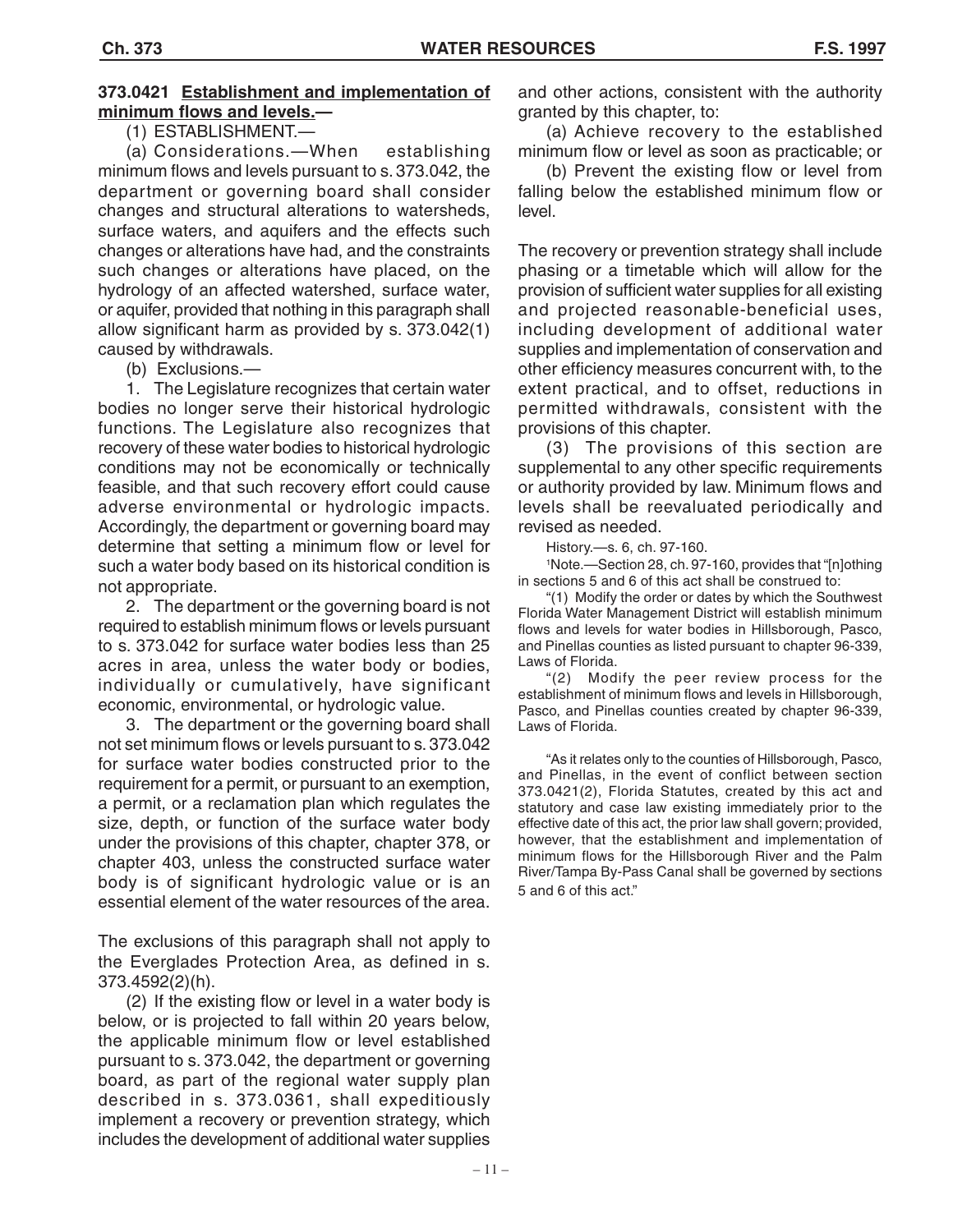**373.019 Definitions.**—When appearing in this chapter or in any rule, regulation, or order adopted pursuant thereto, the following words shall, unless the context clearly indicates otherwise, mean:

(1) "Coastal waters" means waters of the Atlantic Ocean or the Gulf of Mexico within the jurisdiction of the state.

(2) "Department" means the Department of Environmental Protection or its successor agency or agencies.

(3) "District water management plan" means the regional water resource plan developed by a governing board under s. 373.036.

(4) "Domestic use" means the use of water for the individual personal household purposes of drinking, bathing, cooking, or sanitation. All other uses shall not be considered domestic.

(5) "Florida water plan" means the state-level water resource plan developed by the department under s. 373.036.

(6) "Governing board" means the governing board of a water management district.

(7) "Groundwater" means water beneath the surface of the ground, whether or not flowing through known and definite channels.

(8) "Impoundment" means any lake, reservoir, pond, or other containment of surface water occupying a bed or depression in the earth's surface and having a discernible shoreline.

(9) "Independent scientific peer review" means the review of scientific data, theories, and methodologies by a panel of independent, recognized experts in the fields of hydrology, hydrogeology, limnology, and other scientific disciplines relevant to the matters being reviewed under s. 373.042.

(10) "Nonregulated use" means any use of water which is exempted from regulation by the provisions of this chapter.

(11) "Other watercourse" means any canal, ditch, or other artificial watercourse in which water usually flows in a defined bed or channel. It is not essential that the flowing be uniform or uninterrupted.

(12) "Person" means any and all persons, natural or artificial, including any individual, firm, association, organization, partnership, business trust, corporation, company, the United States of America, and the state and all political subdivisions, regions, districts, municipalities, and public agencies thereof. The enumeration herein is not intended to be exclusive or exhaustive.

(13) "Reasonable-beneficial use" means the use of water in such quantity as is necessary for economic and efficient utilization for a purpose and in a manner which is both reasonable and consistent with the public interest.

(14) "Regional water supply plan" means a detailed water supply plan developed by a governing board under s. 373.0361.

(15) "Stream" means any river, creek, slough, or natural watercourse in which water usually flows in a defined bed or channel. It is not essential that the flowing be uniform or uninterrupted. The fact that some part of the bed or channel has been dredged or improved does not prevent the watercourse from being a stream.

(16) "Surface water" means water upon the surface of the earth, whether contained in bounds created naturally or artificially or diffused. Water from natural springs shall be classified as surface water when it exits from the spring onto the earth's surface.

(17) "Water" or "waters in the state" means any and all water on or beneath the surface of the ground or in the atmosphere, including natural or artificial watercourses, lakes, ponds, or diffused surface water and water percolating, standing, or flowing beneath the surface of the ground, as well as all coastal waters within the jurisdiction of the state.

(18) "Water management district" means any flood control, resource management, or water management district operating under the authority of this chapter.

(19) "Water resource development" means the formulation and implementation of regional water resource management strategies, including the collection and evaluation of surface water and groundwater data; structural and nonstructural programs to protect and manage water resources; the development of regional water resource implementation programs; the construction, operation, and maintenance of major public works facilities to provide for flood control, surface and underground water storage, and groundwater recharge augmentation; and related technical assistance to local governments and to governmentowned and privately owned water utilities.

(20) "Water resource implementation rule" means the rule authorized by s. 373.036, which sets forth goals, objectives, and guidance for the development and review of programs, rules, and plans relating to water resources, based on statutory policies and directives. The waters of the state are among its most basic resources. Such waters should be managed to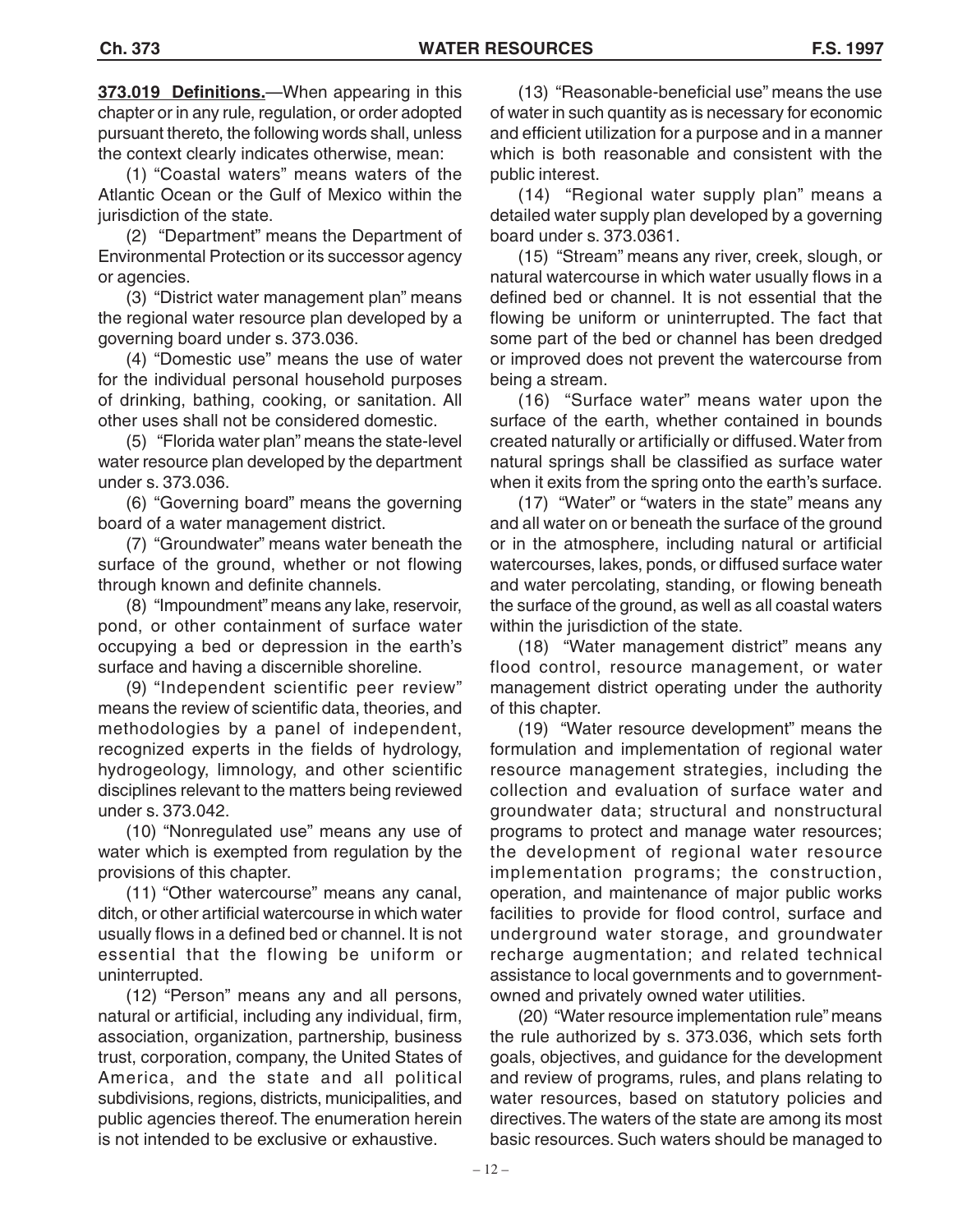(21) "Water supply development" means the planning, design, construction, operation, and maintenance of public or private facilities for water collection, production, treatment, transmission, or distribution for sale, resale, or end use.

(22) For the sole purpose of serving as the basis for the unified statewide methodology adopted pursuant to s. 373.421(1), as amended, "wetlands" means those areas that are inundated or saturated by surface water or groundwater at a frequency and a duration sufficient to support, and under normal circumstances do support, a prevalence of vegetation typically adapted for life in saturated soils. Soils present in wetlands generally are classified as hydric or alluvial, or possess characteristics that are associated with reducing soil conditions. The prevalent vegetation in wetlands generally consists of facultative or obligate hydrophytic macrophytes that are typically adapted to areas having soil conditions described above. These species, due to morphological, physiological, or reproductive adaptations, have the ability to grow, reproduce, or persist in aquatic environments or anaerobic soil conditions. Florida wetlands generally include swamps, marshes, bayheads, bogs, cypress domes and strands, sloughs, wet prairies, riverine swamps and marshes, hydric seepage slopes, tidal marshes, mangrove swamps and other similar areas. Florida wetlands generally do not include longleaf or slash pine flatwoods with an understory dominated by saw palmetto. Upon legislative ratification of the methodology adopted pursuant to s. 373.421(1), as amended, the limitation contained herein regarding the purpose of this definition shall cease to be effective.

(23) "Works of the district" means those projects and works, including, but not limited to, structures, impoundments, wells, streams, and other watercourses, together with the appurtenant facilities and accompanying lands, which have been officially adopted by the governing board of the district as works of the district.

History.—s. 3, part I, ch. 72-299; s. 37, ch. 79-65; s. 1, ch. 80-259; s. 5, ch. 82-101; s. 6, ch. 89-279; s. 21, ch. 93-213; s. 15, ch. 94-122; s. 251, ch. 94-356; s. 1, ch. 96-339; s. 1, ch. 96-370; s. 2, ch. 97-160.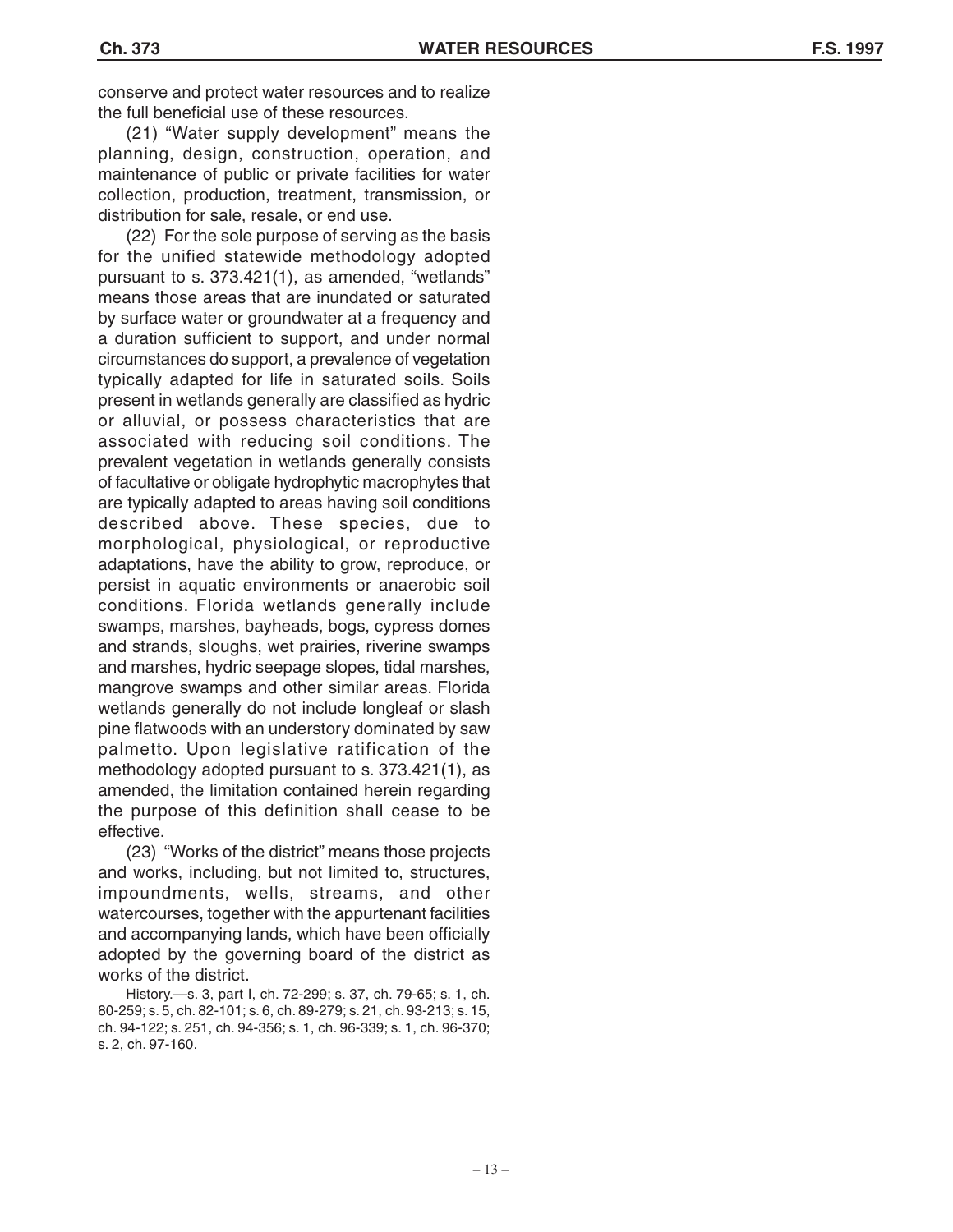## **NAMES AND LOCATIONS OF FLORIDA REGIONAL WATER MANAGEMENT DISTRICTS**

**Northwest Florida Water Management District** Route 1, Box 3100

Havana, Florida 32333-9700 www.state.fl.us/nwfwmd 850/539-5999

**Douglas E. Barr** Executive Director

### **Suwannee River Water Management District** Route 3, Box 64 Live Oak, Florida 32060-9573 904/362-1001 **Jerry A. Scarborough** Executive Director

**St. Johns River Water Management District** P.O. Box 1429 Palatka, Florida 32178-1429 http://sjr.state.fl.us 904/329-4500 **Henry Dean** Executive Director

**Southwest Florida Water Management District**

2379 Broad Street Brooksville Florida 34609-6899 www.dep.state.fl.us/swfwmd 352/796-7211 800-423-1476 **E.D. "Sonny" Vergara** Executive Director

#### **South Florida Water Management District**

P.O. Box 24680 West Palm Beach, Florida 33416-4680 www.sfwmd.gov 561/686-8800 800-432-2045 **Samuel E. Poole**

Executive Director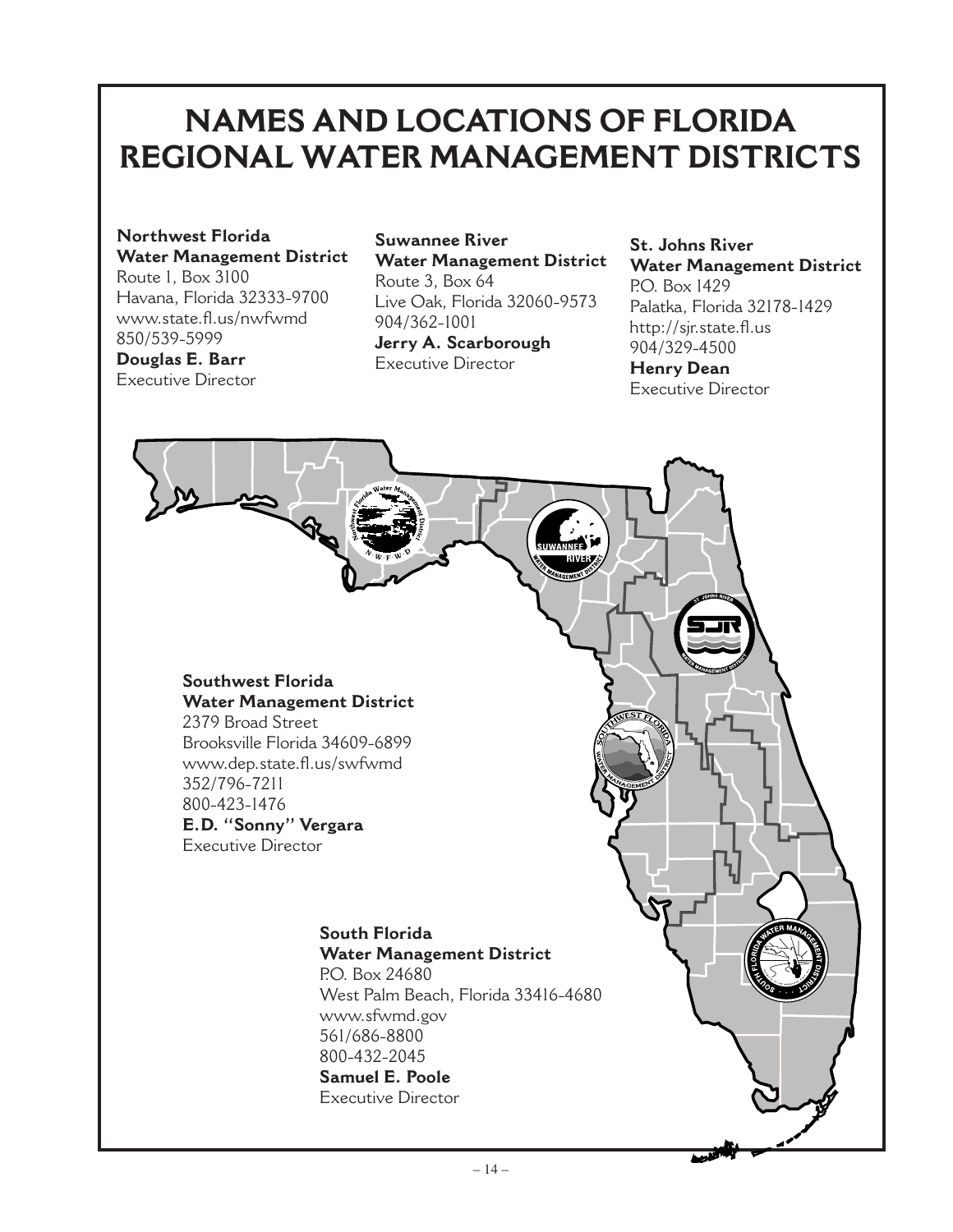

**FIRST CIRCUIT Escambia** Pensacola **Okaloosa Crestview Santa Rosa** Milton **Walton**

**SECOND CIRCUIT Franklin** Apalachicola **Gadsden Quincy Jefferson** Monticello **Leon** Tallahassee **Liberty** Bristol **Wakulla Crawforville** 

**THIRD CIRCUIT Columbia** Lake City **Dixie** Cross City **Hamilton** Jasper **Lafayette** Mayo **Madison** Madison **Suwannee** Live Oak **Taylor** Perry

**FOURTH CIRCUIT Duval** Jacksonville **Clay** Green Cove Springs **Nassau** Fernandina Beach

**FIFTH CIRCUIT Citrus** Inverness **Hernando** Brooksville **Lake** Tavares

 $-15-$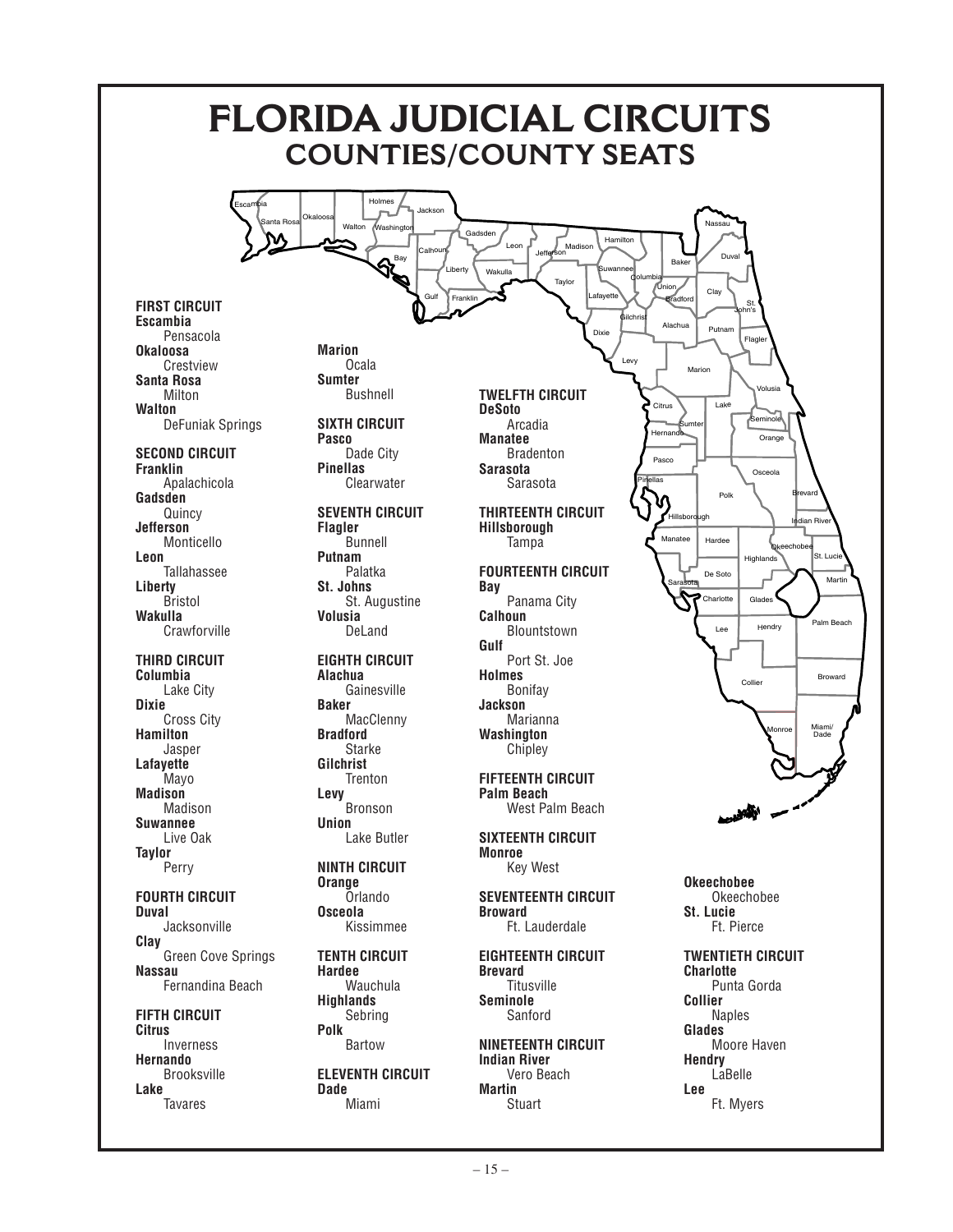## **WATER MANAGEMENT DISTRICT DOCUMENTS**

## **ANNUAL REPORT**

If your water management district publishes an Annual Report, get copies of the three most recent years. This is an excellent starting point. It usually has a history of the agency, information about key staff and agency structure, board membership, major projects and some budget information.

## **DISTRICT WATER MANAGEMENT PLAN**

Each water management district must prepare a plan to comply with Section 373.036, Florida Statutes. It is a comprehensive document which examines the issues of water supply, flood protection, water quality, and natural systems management and provides long-term guidance for action. The format should include information about the district's history, water resources, water use, water management goals and responsibilities.

## **STRATEGIC PLAN**

Your water management district may have a Strategic Plan which focuses on the highest priority issues for a defined period of time. For example, the South Florida Water Management District released its Strategic Plan for the 1990s in January 1994. It describes the priority issues identified by the governing board and senior management for a 2 to 5 year time horizon.

## **REGIONAL WATER SUPPLY PLAN**

Your water management district may be divided into regions which represent areas displaying similarities in development patterns, degree of urbanization and common water management issues and concerns. This document will identify specific tasks or objectives for water supply planning and provide a time line for their accomplishment.

## **WATER SUPPLY NEEDS AND SOURCES**

Your water management district may have prepared this document to examine the water supply needs and available resources. Its purpose is to identify areas where water demand has the potential of outstripping available resources within the time frame examined and to make recommendations to avoid critical water supply problems. It should be read in conjunction with the Regional Water Supply Plan.

## **COUNTY WATER SUPPLY PLAN**

This document will contain more area-specific information than the Regional Water Supply Plan. It is designed to provide a common set of data, assumptions, and solutions to support water management district regulatory and planning programs, local government comprehensive and utility planning processes, and land use decisions. It should include information about current water demands, future water demands, water supply constraints, and potential alternatives.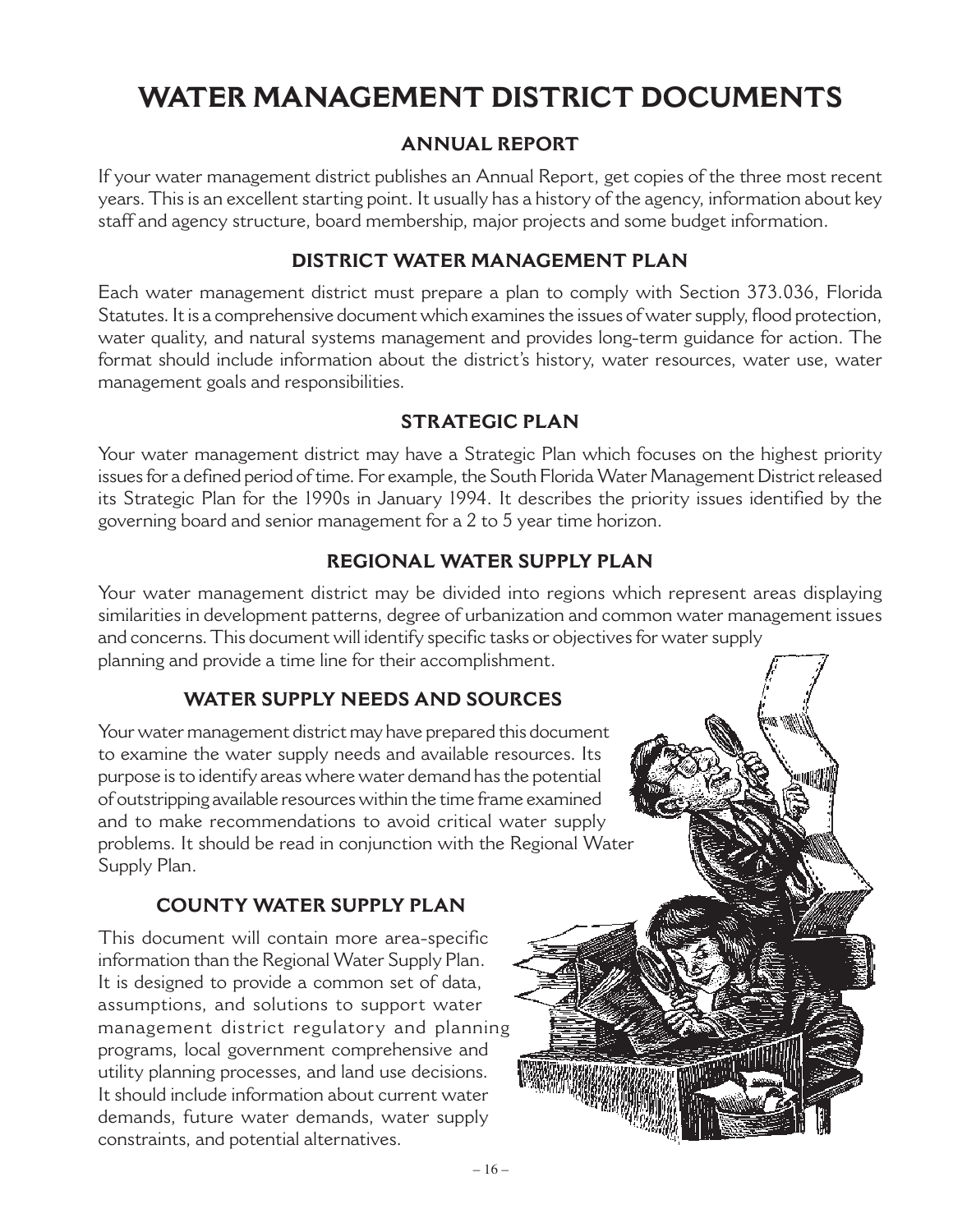## **MINIMUM WATER LEVEL CRITERIA**

This may be a draft document and it may only be "proposed" minimum water level criteria. It describes the methods and technical criteria used to develop the minimum flows and levels, identifies the priority water bodies, and provides a schedule for establishing the levels for priority water bodies within the district.

## **MANAGEMENT OF WATER USE - PERMITTING INFORMATION**

Everything you would want to know about regulating water use can be found in this manual. Whether you want to review the water management district's rules which are found in Chapters 40E-2 and 40E-20, Florida Administrative Code, or the procedure for processing water use permit applications, this is where the information is located.

## *FLORIDA WATER*

*Florida Water* is a biannual magazine published by the five water management districts. Its purpose is to generate awareness of the need to conserve water and protect state water resources and dependent natural ecosystems.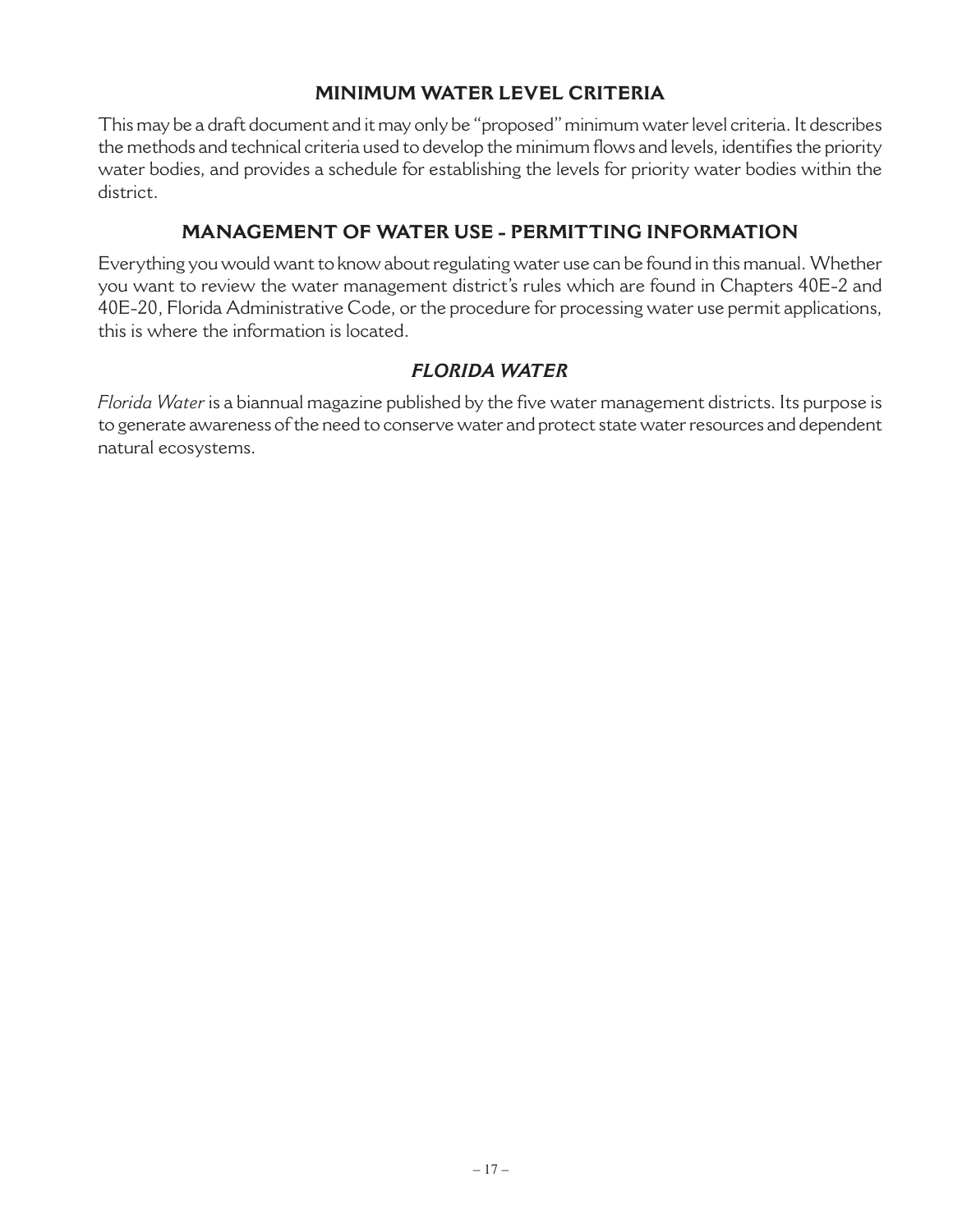531 E. McNab Road Pompano Beach, Florida 33060

(954) 942-7278

CERTIFIED MAIL -RETURN RECEIPT REQUESTED

June 17, 1998

Samuel F. Poole, III Executive Director South Florida Water Management District 3301 Gun Club Road West Palm Beach, Florida 33406

Re: Water Withdrawal Violations, Pompano Beach, Florida

Dear Mr. Poole:

Enclosed herewith please find an original and one copy

of my Verified Complaint Pursuant to Section 403.412(1)(c),

Florida Statutes.

Sincerely,

Tarnow Tarnow 531 E. McNab Road Pompano Beach, Florida 33060

SAMPLE TRANSMITTAL LETTER WITH VERIFIED COMPLAINT TO AGENCY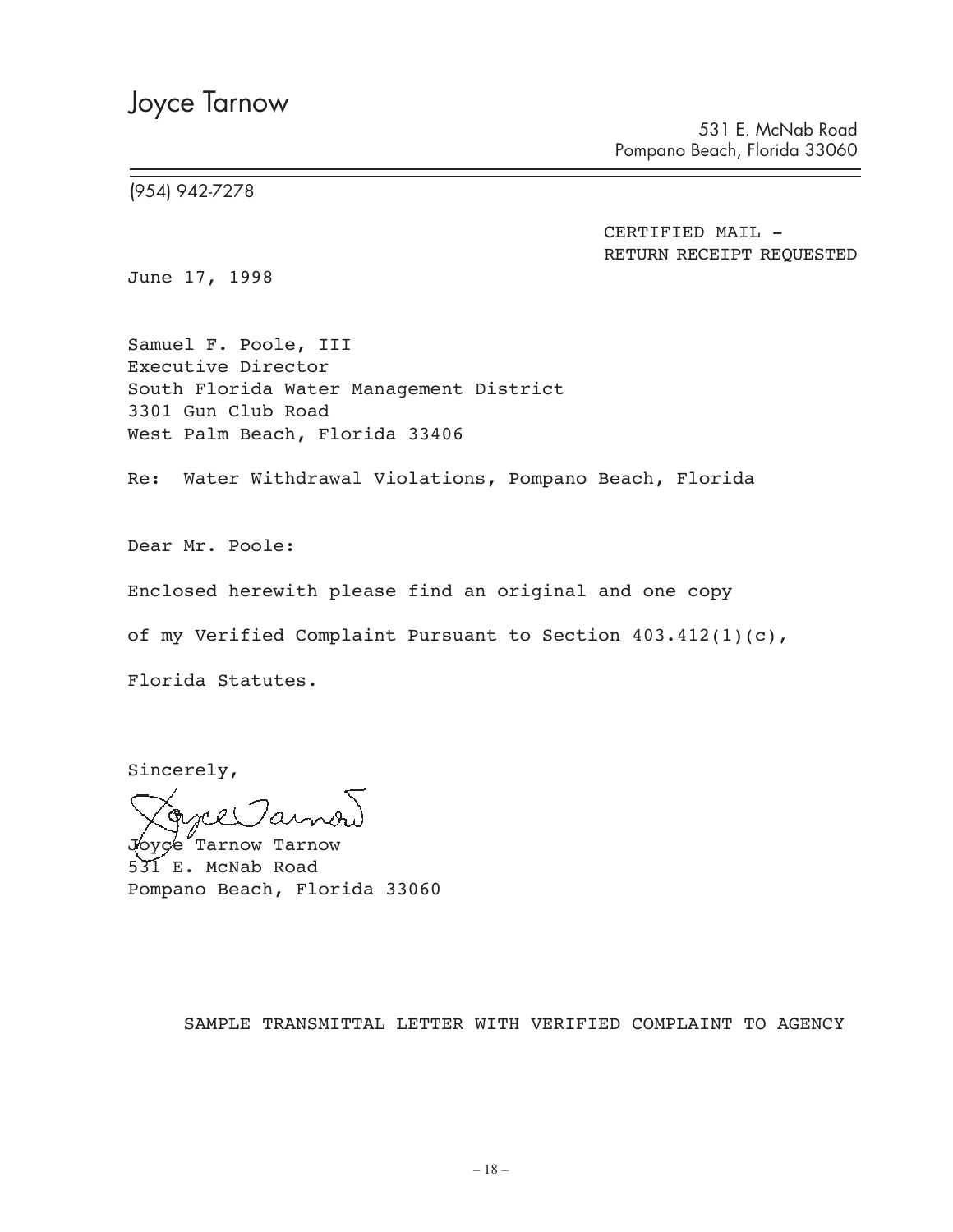#### STATE OF FLORIDA SOUTH FLORIDA WATER MANAGEMENT DISTRICT

JOYCE TARNOW Petitioner

> RE: WELLFIELD WITHDRAWAL VIOLATIONS CITY OF POMPANO BEACH, FLORIDA Pending Application #92O619-5

SOUTH FLORIDA WATER MANAGEMENT DISTRICT Respondent

 $\overline{\phantom{a}}$   $\overline{\phantom{a}}$   $\overline{\phantom{a}}$   $\overline{\phantom{a}}$ 

#### **VERIFIED COMPLAINT PURSUANT TO SECTION 403.412(1)(c),F.S.**

COMES NOW Joyce Tarnow to file this Verified Complaint pursuant to Section  $403.412$  (1)(c), Florida Statutes, and in support thereof would state:

1. The Complainant, Joyce Tarnow, has lived in the City of Pompano Beach, Florida for the past twenty—three years, residing at 531 E. McNab Road, Pompano Beach, 33060.

2. The continued enjoyment of the complainants homestead and the continued access to healthy, potable water in adequate quantity and at reasonable cost is jeopardized by the city's excessive withdrawal of water from its wellfields at Pompano Air Park.

3. The agency charged by law with the duty of regulating or prohibiting the conduct complained of in this instance is the South Florida Water Management District, 3301 Gun Club Road, West Palm Beach, Fl. 33406.

4. This complaint involves the failure of the South Florida Water Management District to compel the City of Pompano

– 19 –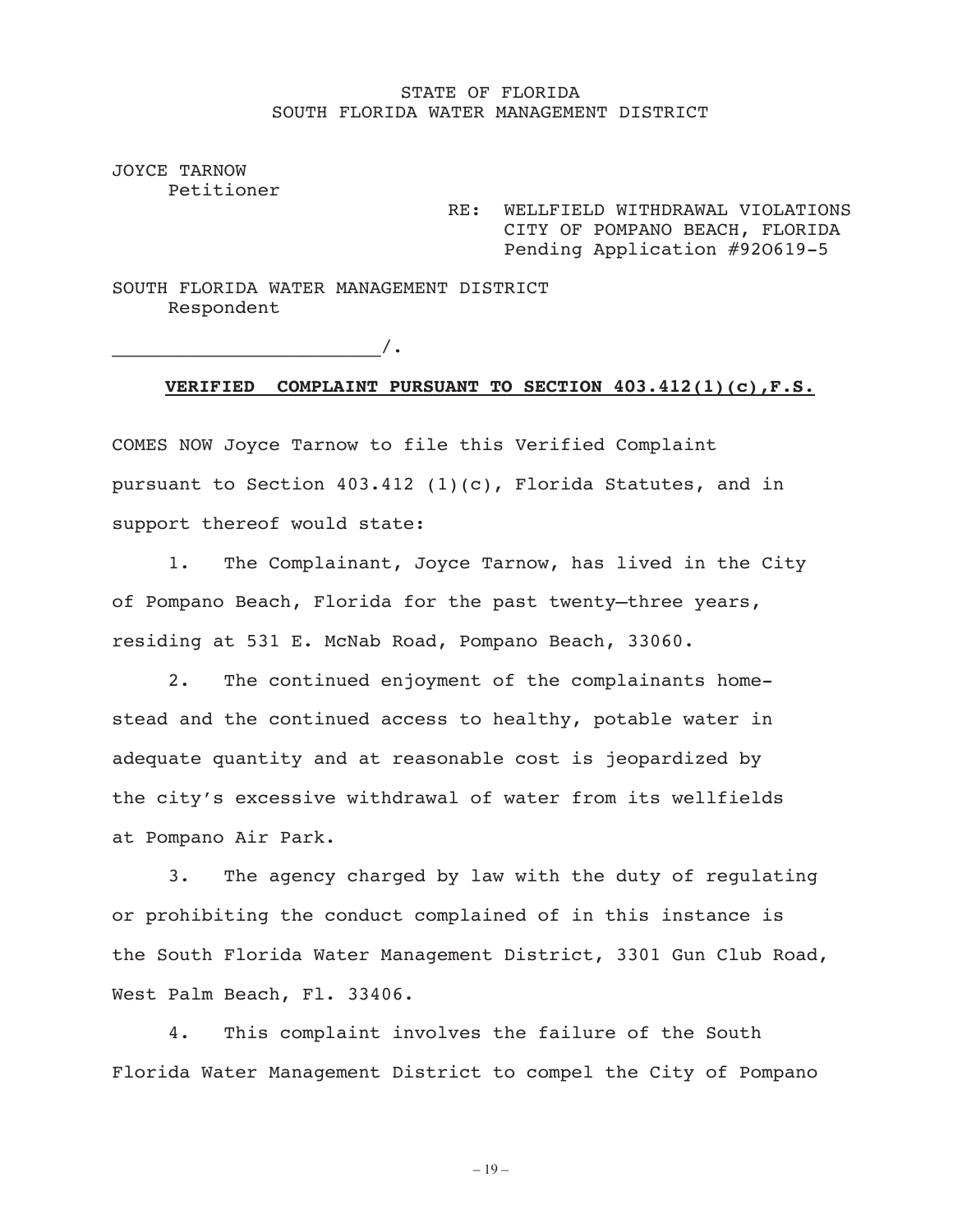Beach to abide by the permitting specifications of its water use permit.

5. The South Florida Water Management District is responsible for providing assurances that a specific volume of water will be available for a reasonable demand throughout the duration of the permit without resulting in harm to the water resources or other existing legal users.

6. On February 14, 1991, the District issued the City a one—year permit conditioned to require the City to evaluate their long—term water supply situation and to come up with a capital and operational plan to meet their future demands without causing saltwater intrusion or other harm to existing users of the water resources.

7. The City allowed the permit to expire on February 14, 1992 and did not file for a new permit until June 19, 1992 and an acceptable long—term water supply plan was not included.

8. District staff issued a request for additional information on July 17, 1992 regarding a number of issues including saltwater intrusion, movement of contaminants, reasonable demands, and impacts to wetlands.

9. Consultants for the City requested extensions of the deadline to complete computer modeling needed for their response. Two years later, the City submitted a response on June 15, 1994, in which the consultants proposed continued withdrawals from the Airport wellfield at a rate that would have caused saltwater to continue to move towards the wellfield. This proposal did not meet District permitting criteria.

 $-20-$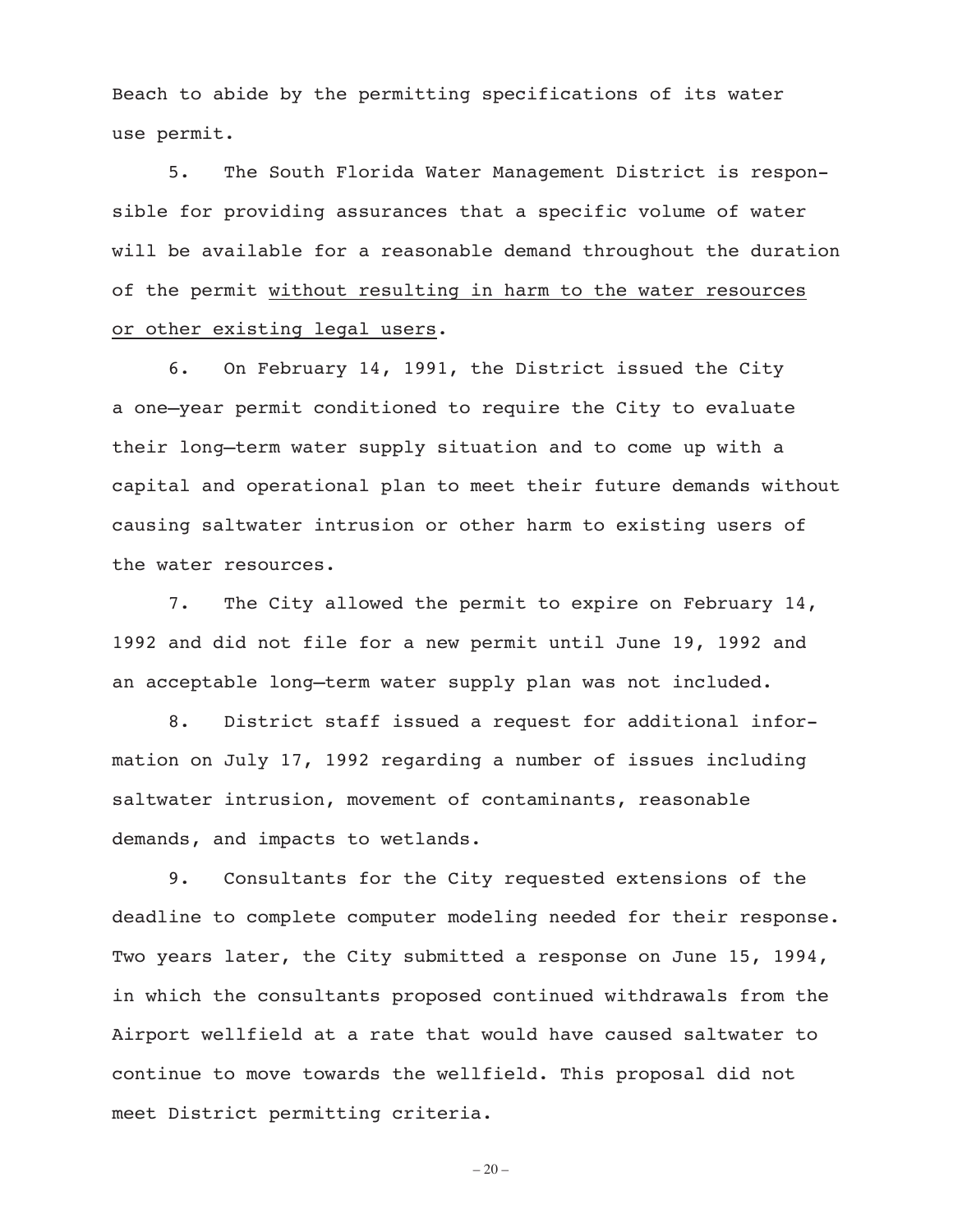10. In January 1997, after two more years of one delay after another, and in response to years of wellfield operation without a permit, and in light of dry conditions and the threat of additional saltwater movement into the Airport wellfield, the District issued a "Respond or Deny" letter to the City. This letter requires the applicant to resolve the pending application or staff will recommend the Governing Board deny the application.

11. In February 1997, the District issued a "Notice of Violation" to the City for withdrawals without a permit. This violation remains unresolved at this time.

12. During these years of violation, 1991, 1992, 1993, 1994, 1995, 1996 and 1997, the City has continued to issue hundreds of building permits for new dwelling units, adding thousands more water users to an already endangered wellfield.

13. The City has now outlined a plan that will take about four years to complete. The plan includes additional reliance on the Palm Aire Wellfield which has a much lower quality of water and which will require much more complicated and expensive treatment.

14. In view of the non—compliance of the City over several years and the continued addition of more users while in violation, no further delay should be tolerated. Other communities adjacent to Pompano Beach are facing the same crisis in water demand and are similarly injured by overconsumption of the resource.

 $-21-$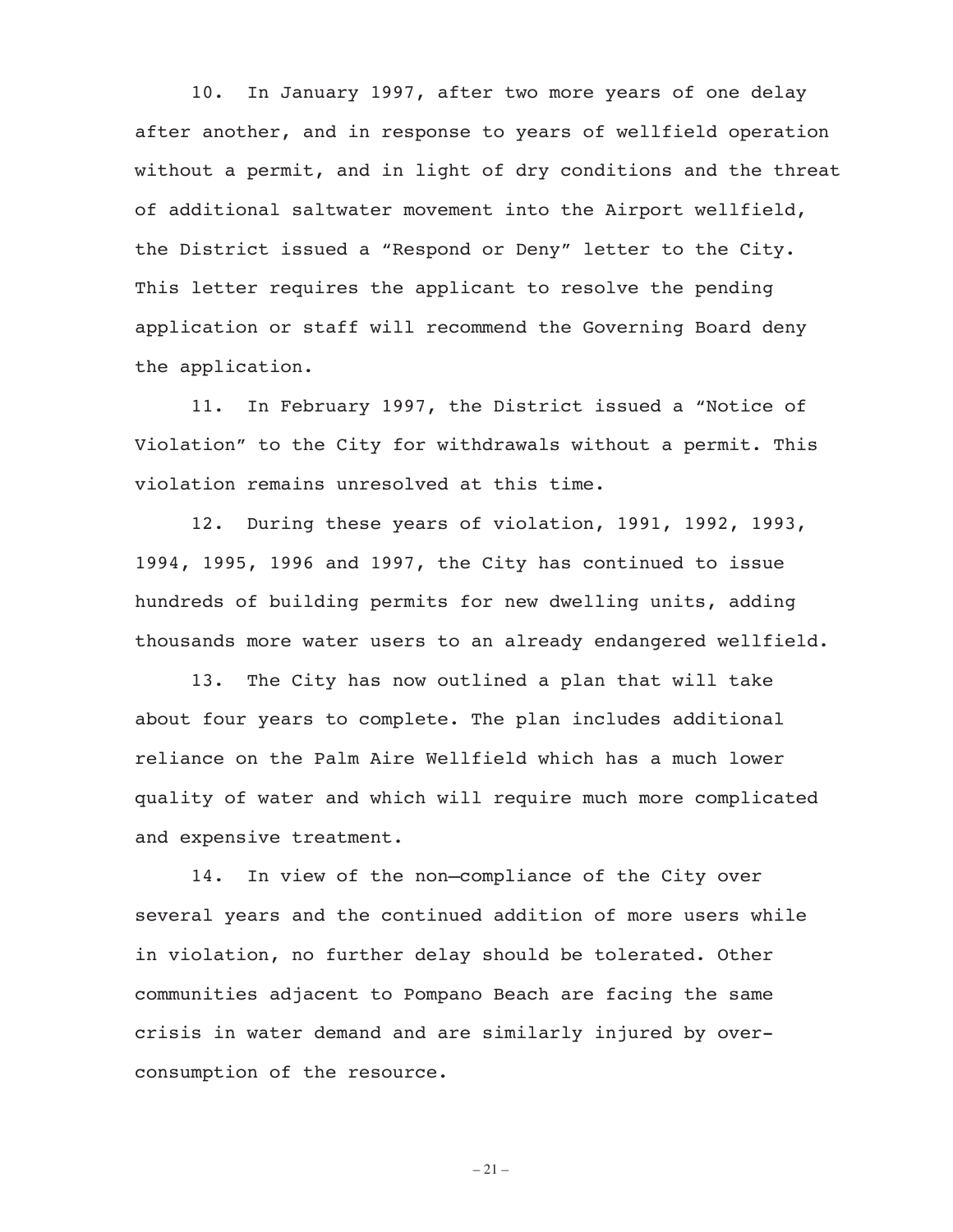15. Complainant demands that the South Florida Water

Management District pursue enforcement immediately on the City of Pompano Beach.

Œ RESPECTFULLY SUBMITTED, this  $\sqrt{7}$  day of June, 1998.

Joyce, 531 E. McNab Road Pompano Beach, Fl. 33060 (954) 942—7278

#### **VERIFICATION**

BEFORE ME, this  $\sqrt{7}$  day of June, 1998, appeared Joyce Tarnow, known to me to be a resident of the City of Pompano Beach, Fl., who having been duly sworn, did state that the factual allegations contained in the foregoing Verified Complaint, filed pursuant to Section 403.412 (2)(c) Florida Statutes, are true and correct to the best of her knowledge and belief.

Jóyce Tarnow

NOTARY



Marlee Kaplan COMMISSION # CC724409 EXPIRES April 26, 1999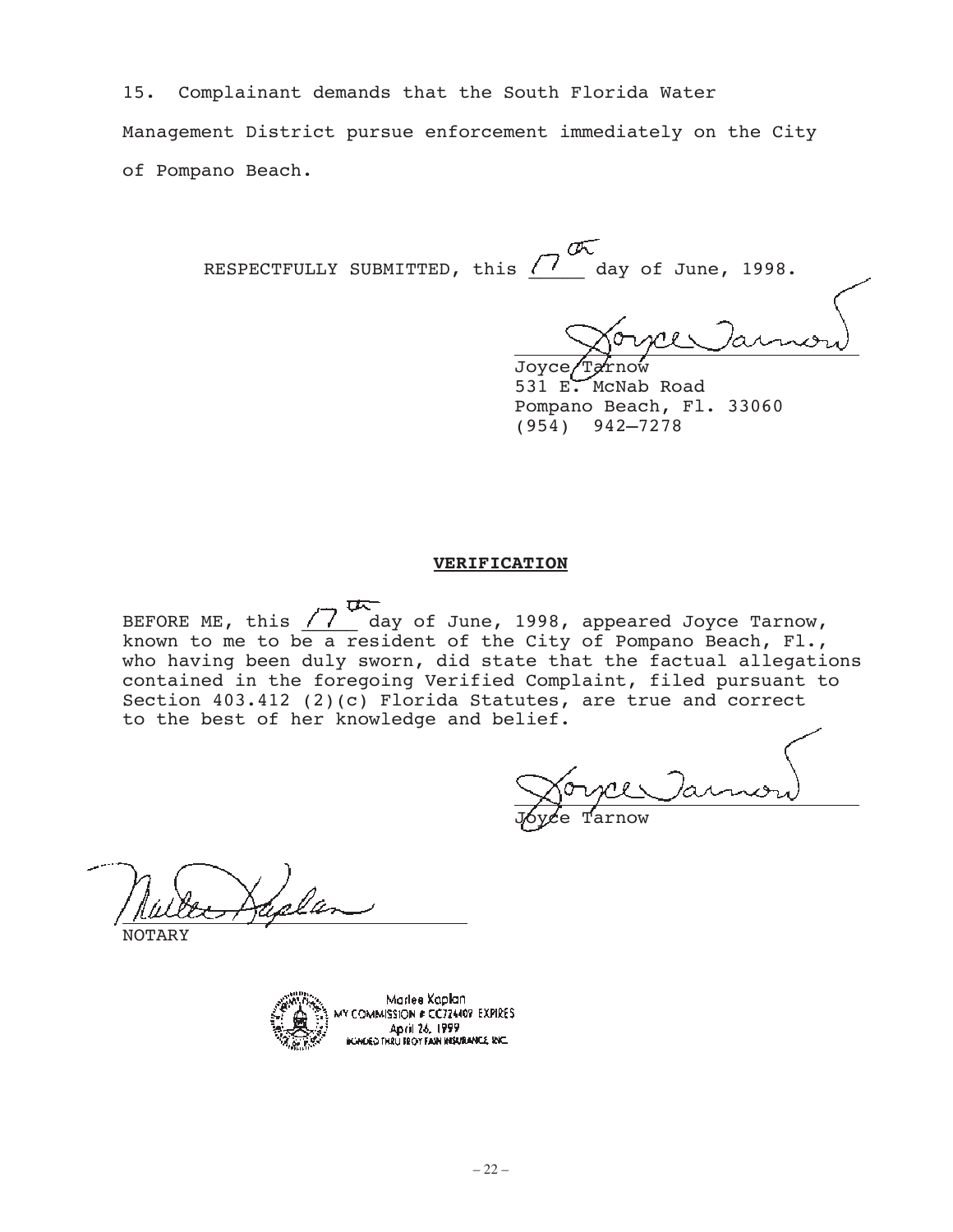#### IN THE CIRCUIT COURT FOR THE SEVENTEENTH JUDICIAL CIRCUIT IN AND FOR BROWARD COUNTY, FLORIDA

| FLORIDIANS FOR A SUSTAINABLE<br>POPULATION, |   |           |
|---------------------------------------------|---|-----------|
| Plaintiff,                                  |   |           |
| VS.                                         | : | Case No:  |
| SOUTH FLORIDA WATER MANAGEMENT<br>DISTRICT, |   | COMPLAINT |
| Defendant.                                  |   |           |
|                                             |   |           |

#### **COMES NOW** Plaintiff, FLORIDIANS FOR A SUSTAINABLE

POPULATION, a Florida corporation, pursuant to Section 403.412, Florida Statutes, and sues the SOUTH FLORIDA WATER MANAGEMENT DISTRICT, Defendant, for a mandatory and prohibitory injunction, and states as follows:

#### **STATEMENT OF FACTS**

1. FLORIDIANS FOR A SUSTAINABLE POPULATION is a Florida corporation and a citizen of the State of Florida whose members reside within the region where the responsibility to manage and preserve the State's water resources has been delegated to the SOUTH FLORIDA WATER MANAGEMENT DISTRICT (hereafter referred to as "the District")

2. In 1972, the Florida Legislature passed the Florida Water Resources Act. Ch. 72-299, Laws of Fla., now codified as Section 373.016, Fla. Stat. (1998). There, the Legislature expressly recognized that:

> (1) The waters in the state are among its basic resources. Such waters have not heretofore been conserved or fully controlled so as to realize their full beneficial use.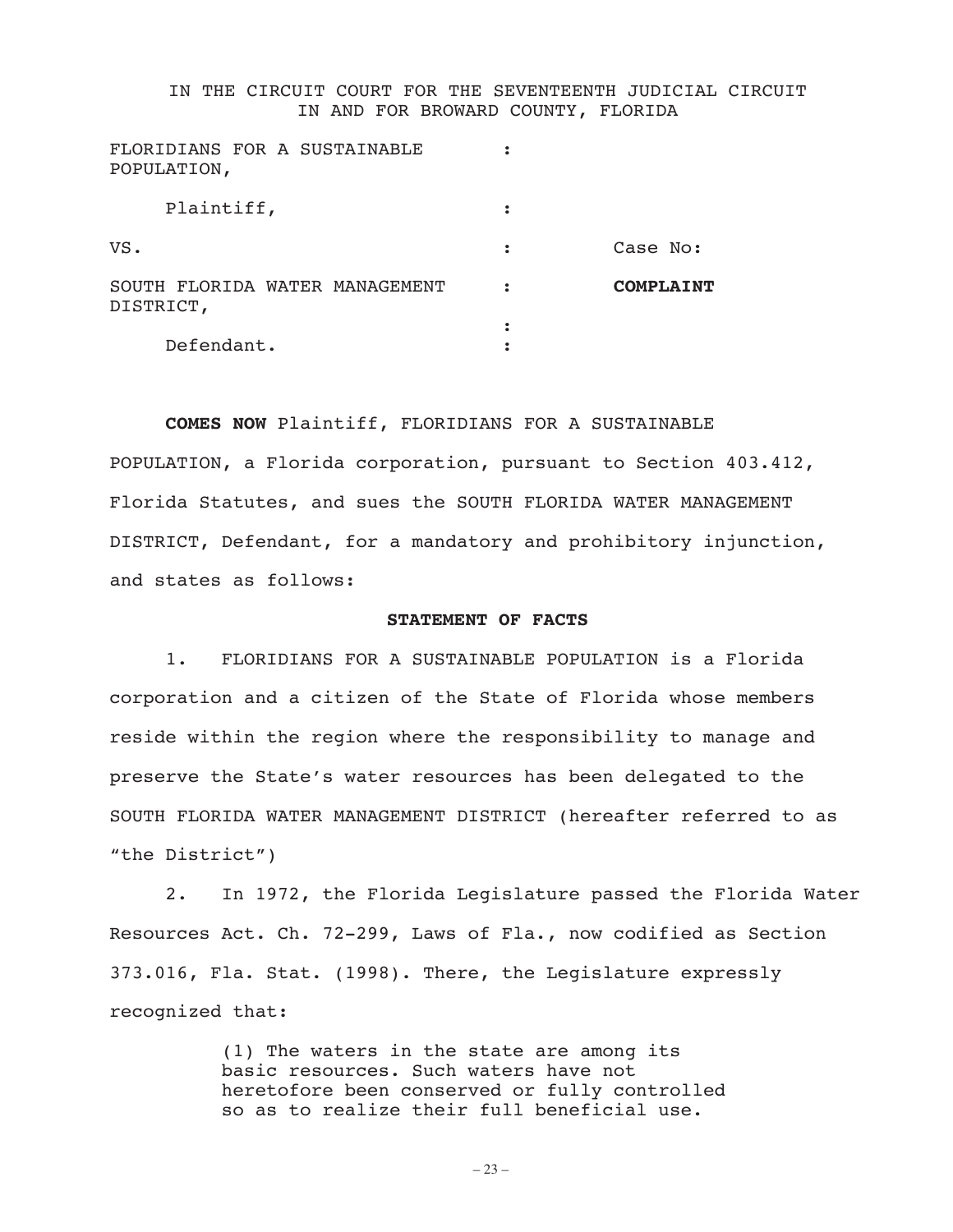(2) The department and the governing board shall take into account cumulative impacts on water resources and manage those resources in a manner to ensure their sustainability.

(3) It is further declared to be the policy of the Legislature: (a) To provide for the management of water and related land

resources;

(b) To promote the conservation, replenishment, recapture, enhancement, development, and proper utilization of surface and ground water;

(g) To preserve natural resources, fish, and wildlife;

(i) To promote recreational development, protect public lands, and assist in maintaining the navigability of rivers and harbors; and

(j) Otherwise to promote the health, safety, and general welfare of the people of this state.

3. In order to insure that the policy of the Act was properly carried out, the Legislature directed that:

(1) Within each section, or the water management district as a whole, the department or the governing board shall establish the following:

(a) Minimum flow for all surface watercourses in the area. The minimum flow for a given watercourse shall be the limit at which further withdrawals would be significantly harmful to the water resources or ecology of the area.

(b) Minimum water level. The minimum water level shall be the level of surface water at which further withdrawals would be significantly harmful to the water resources of the area.

Fla. Stat. Section 373.042 (1998)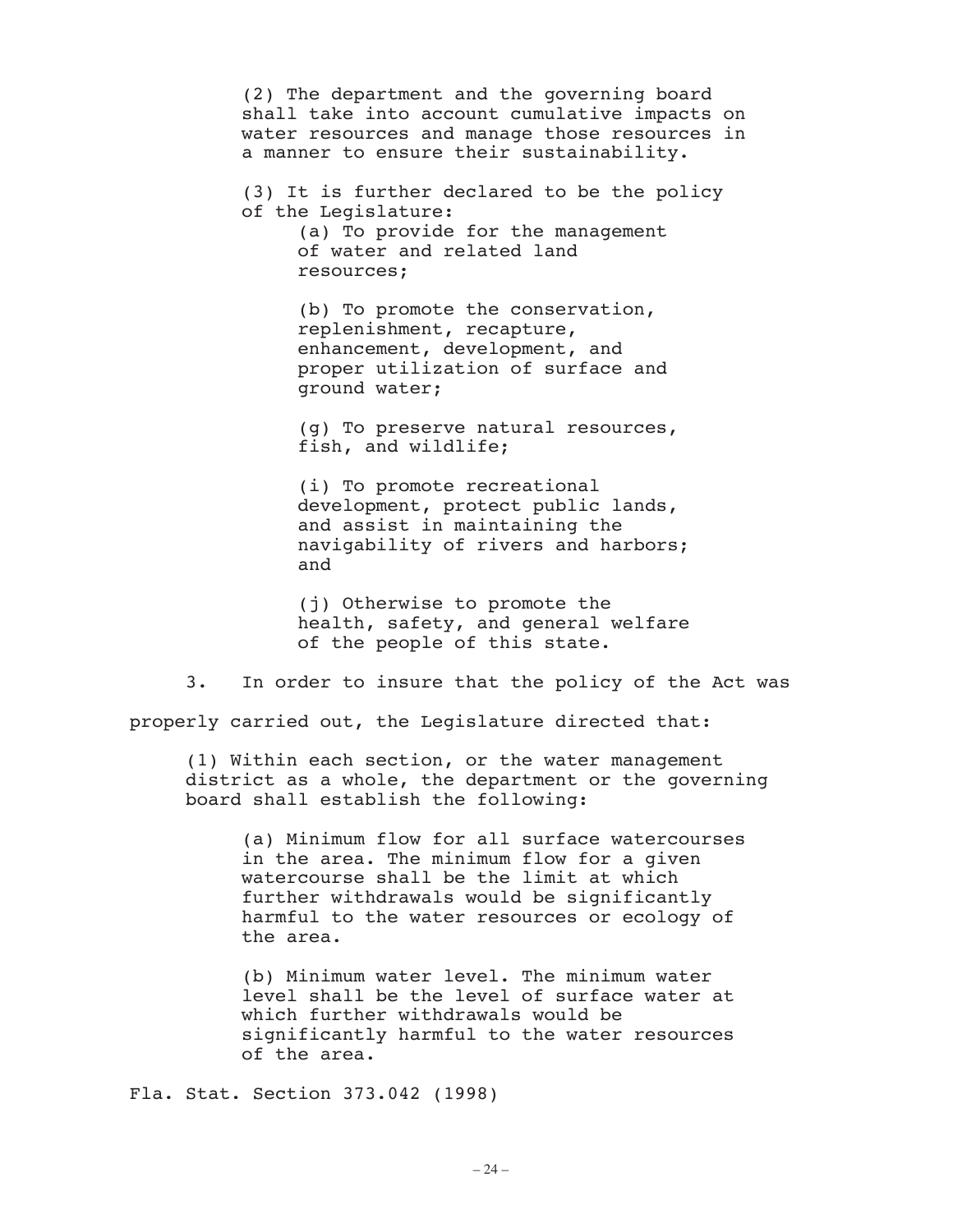4. These minimum flows and levels are a bottom line defense designed to insure that no consumptive uses of water could be permitted that could harm the hydrological and ecological resources of the area.

5. For this reason, the Legislature made the District's establishment of minimum flows and levels mandatory.

6. The District has not only the authority but the duty to issue permits for the consumptive use of water only where it is assured that such use is not harmful to the water resources of the area, does not interfere with any presently existing use of water, and is consistent with the public interest. Sections 373.219, 373.223, Fla. Stat. (1998).

7. Ground water is the primary source of freshwater supply for the City of Pompano Beach (hereafter referred to as "the City") which is located within the District. Ground water dependence is allowed by the productivity of the aquifer underlying the region and the surface water recharge provided by the Central & Southern Florida Project (for flood control and other purposes). The Biscayne Aquifer currently provides the ground water for the City's wellfields.

8. The District has proposed **draft** minimum water levels for the Biscayne Aquifer. The administrative process will require scientific peer review to ensure technical soundness of the data, conclusions and proposed criteria. Modifications that result from the peer review will be incorporated into the criteria and rulemaking will then be initiated. This is a lengthy process so that full participation by interested and affected parties is

 $-25-$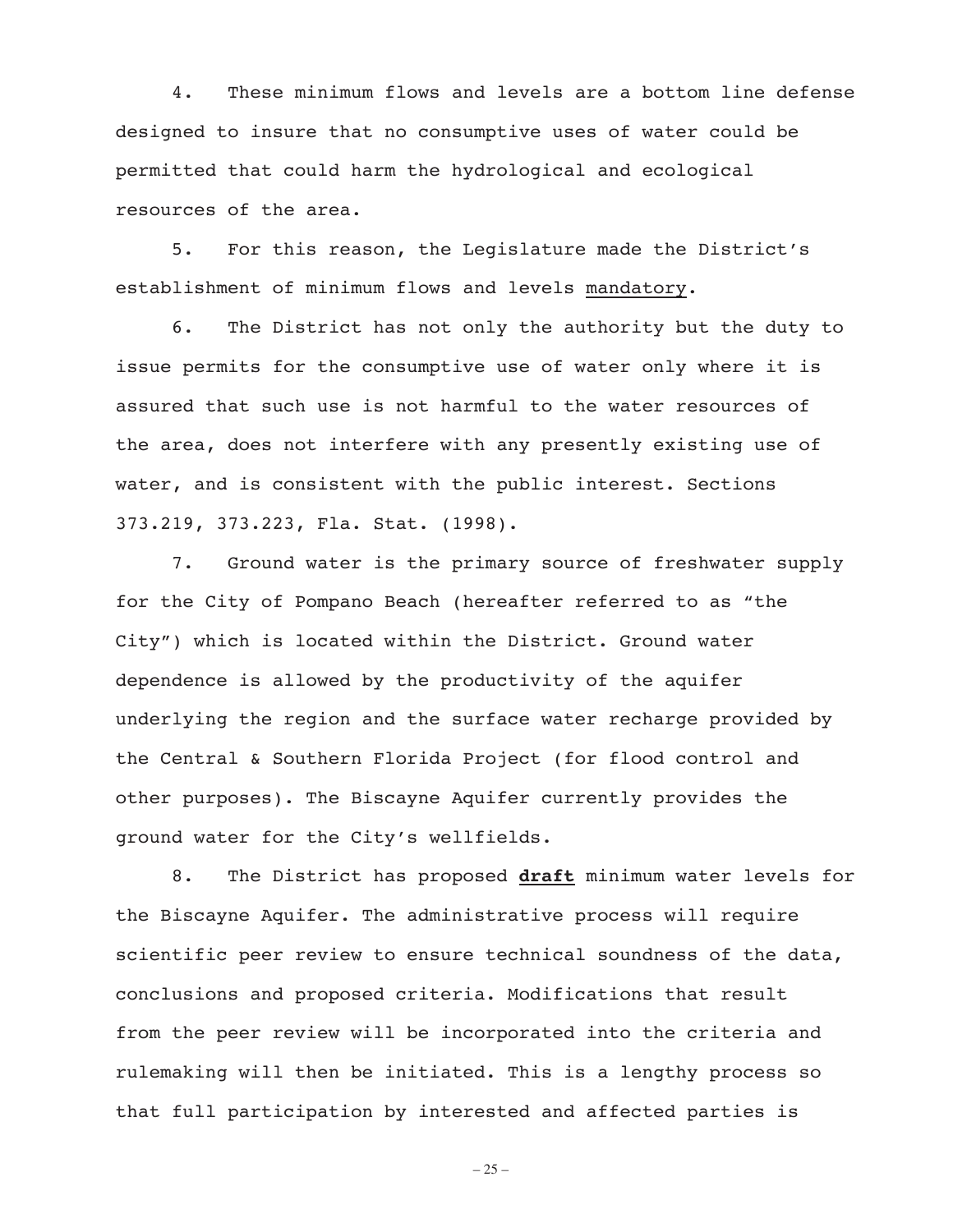provided.

9. The District has allowed the City to operate without a consumptive use permit since 1992 contrary to Section 373.219, Fla. Stat. (1998). While the City has filed for a new consumptive use permit, it has repeatedly failed to provide required information to enable the District to evaluate and process the application. Meanwhile the City has continued issuing building permits which intensify the demands upon the water resources.

10. Without minimum levels, the District has no sufficient basis on which to determine whether a consumptive use permit will harm the aquifer or ecological resources of the area.

11. Consequently, the District has permitted excessive water withdrawals by the City which have damaged the water resources and ecology of the District.

12. As a result, the Plaintiff has been irreparably injured and has no adequate remedy at law.

13. Saltwater intrusion is moving closer to the City's eastern wellfield. Saltwater intrusion causes significant and nearly permanent degradation of water resources. Plaintiff's members rely on this wellfield to provide water for their domestic needs. Their health and safety is being threatened. A copy of a map entitled, "Delineation of Saltwater Intrusion" prepared by Broward County Department of Natural Resource Protection is attached as Exhibit A. This contamination is the direct result of excessive withdrawal of water from the Biscayne Aquifer which the District has allowed. These withdrawals are

 $-26-$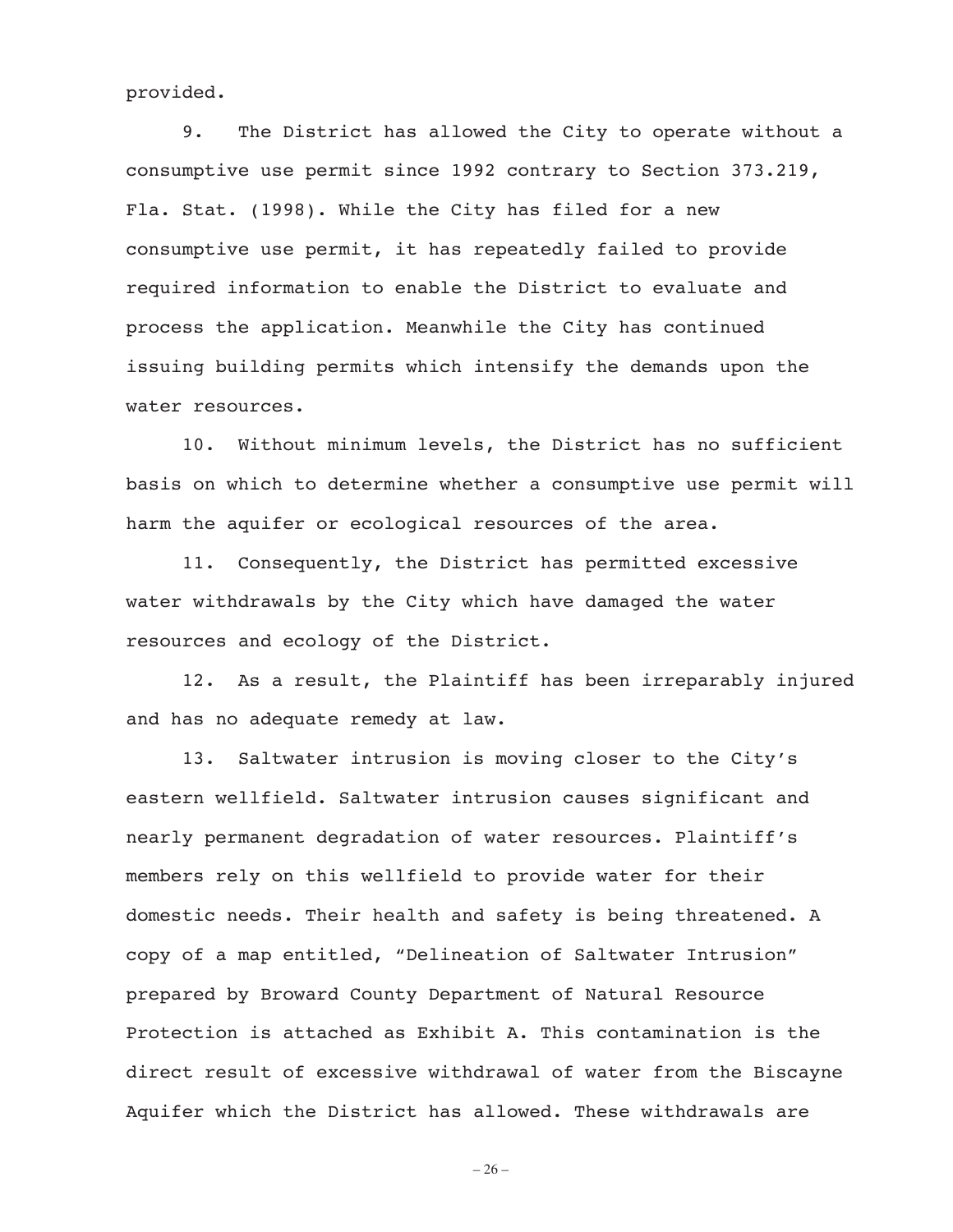excessive because the District failed to establish minimum levels as required by Section 373.042, Fla. Stat. (1998)

14. Plaintiff's members recreate in Fern Forest, a wetlands park located near the City's western wellfield. The City intends to pump additional water from its western wellfield. Plaintiff's members know that this wellfield provides a lower quality of water which will require more expensive treatment. In addition, Plaintiff believes the additional pumping may cause a decrease in water available for Fern Forest which could permanently impair this natural resource.

15. The District is preparing to issue a five year consumptive use permit to the City without having the benefit of minimum level protection for the Biscayne Aquifer. In addition, the District does not intend to include permit conditions to adequately protect these resources from continued degradation or even expanded degradation.

16. Plaintiff has filed its Verified Complaint with the District as required by Section  $403.412(2)$  (c), Fla. Stat. (1998). The District has had more than 30 days within which to take action, but has failed to so do. A copy of the Verified Complaint is attached as Exhibit B.

17. Plaintiff has retained the services of the undersigned counsel to represent it in this action and has agreed to pay counsel a reasonable attorney fee. Pursuant to Section 403 .412 (2) (f) , Plaintiff is entitled to an award of costs and attorney fees if Plaintiff prevails in this action.

– 27 –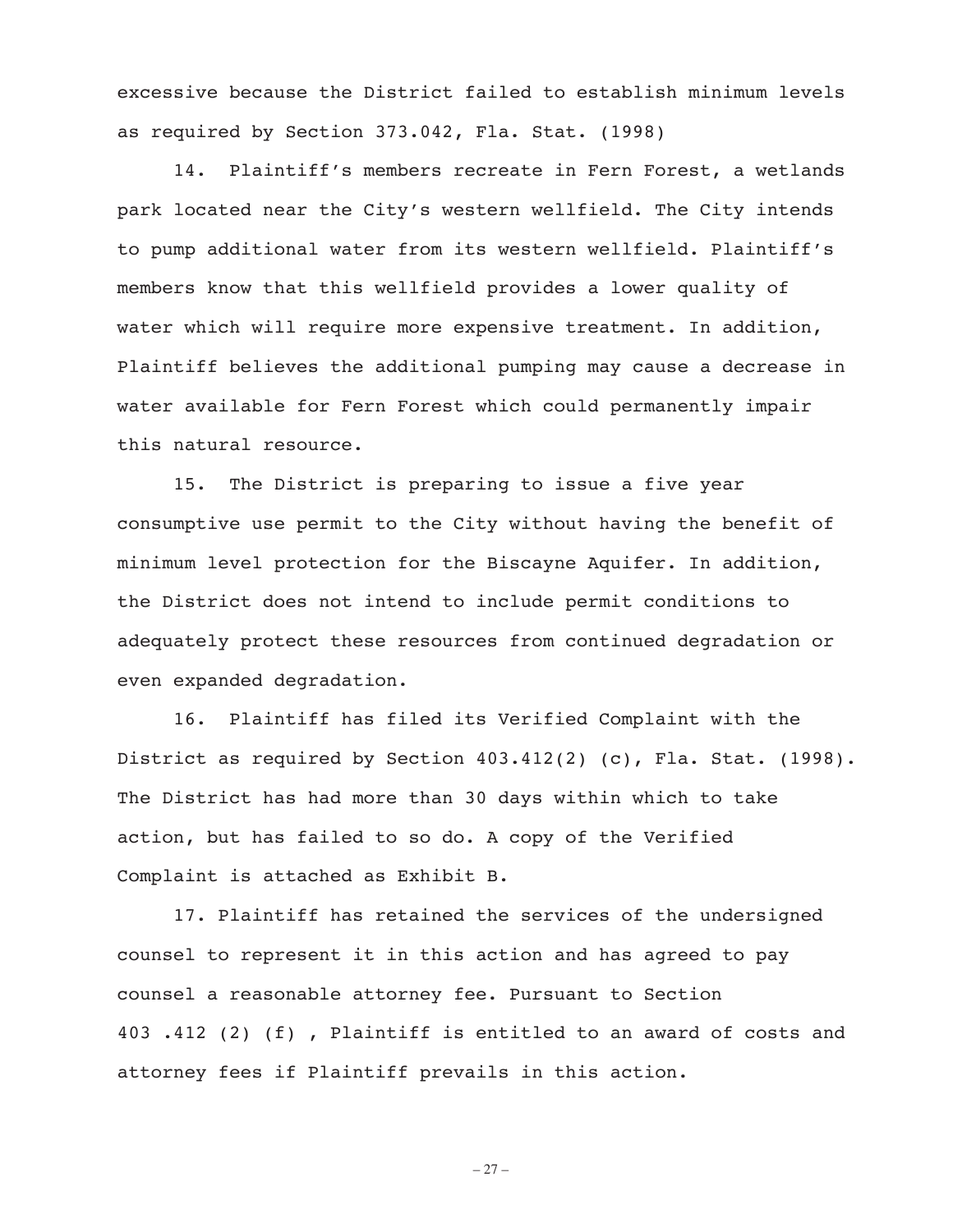WHEREFORE, Plaintiff requests a judgment:

1. Enjoining the Defendant District from issuing a consumptive use permit to the City of Pompano Beach without including conditions for the protection of the Biscayne Aquifer and Fern Forest so that further withdrawals will not significantly harm these water and natural resources; or, in the alternative, mandating the Defendant District issue a consumptive use permit to the City of Pompano Beach with conditions for the protection of the Biscayne Aquifer and Fern Forest so that further withdrawals will not significantly harm these water and natural resources;

2. Awarding the Plaintiff a reasonable attorney fee;

3. Awarding the Plaintiff the costs of this suit; and

4. Awarding the Plaintiff any other and further relief that the court may deem proper.

Respectfully submitted this 30th day of October, l998.

Sarina Manico M· Frances M. Farina, Esquire Attorney for Plaintiff Fla. Bar No. 259497 7532 Fawn Court Carmel, CA 93923 831/625-5544

Under penalties of perjury, I declare that I have read the foregoing Complaint and that the facts stated in it are true to the best of my knowledge and belief.

#### **FLORIDIANS FOR A SUSTAINABLE POPULATION**

 $By:$ 

Joyce Tarnow, President

This is a SAMPLE Complaint. Exhibits are not included.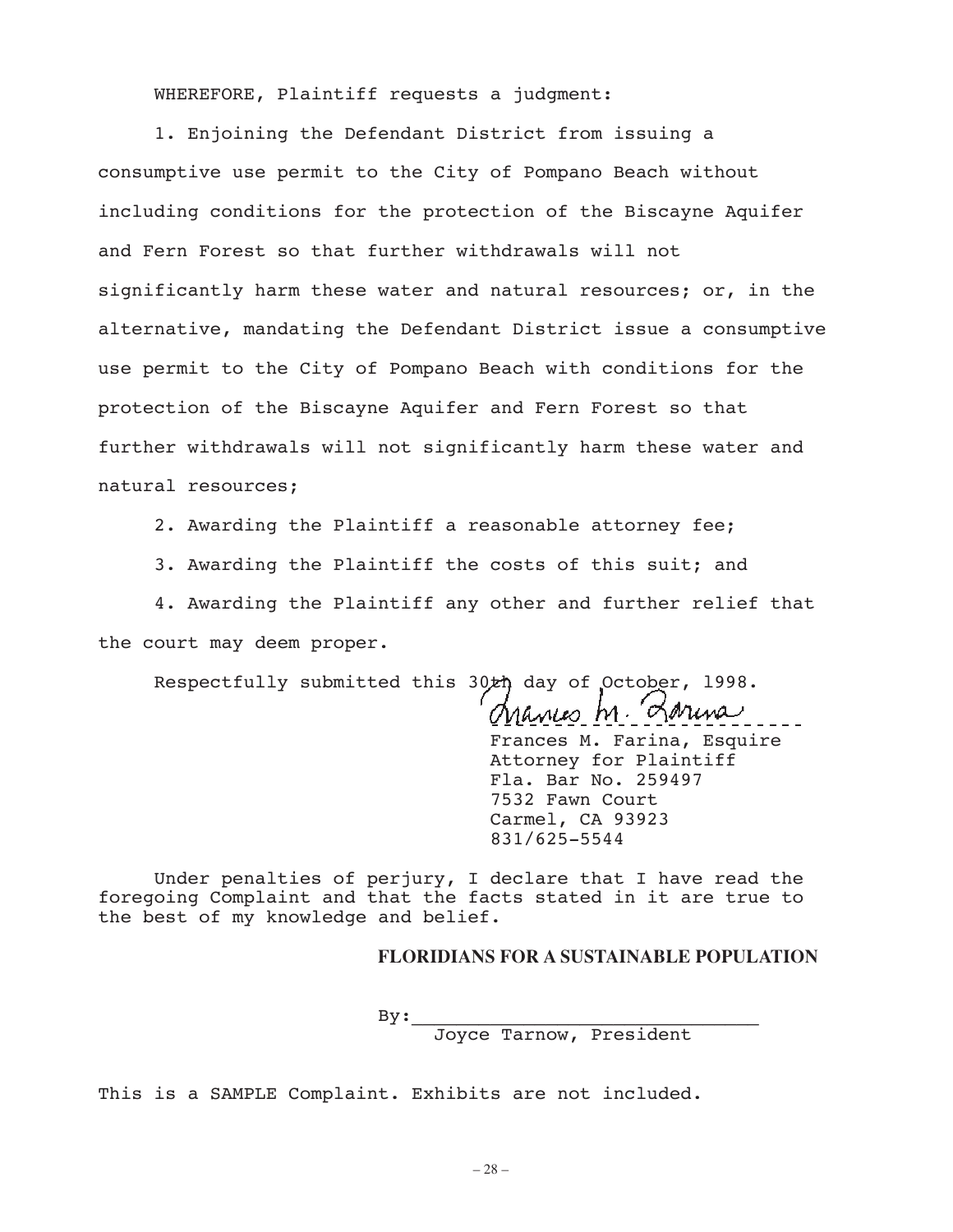## **RESOURCE LIST**



## **Conservancy of Southwest Florida**

1450 Merrihue Drive North Naples 34102 941/262-0304 David Guggenheim, Esquire

## **The Conservation Fund**

4400 PGA Boulevard #900 Palm Beach Gardens 33410 561/624-4927 Beth Shields

## **Earth Justice Legal Defense Fund**

P.O. Box 1329 Tallahassee 32302 850/681-0031 David Guest, Esquire Ansley Samson, Esquire

## **Environmental Confederation of Southwest Florida**

Becky Ayech 421 Verna Road Sarasota 34240 941/322-2164

## **Frances M. Farina, Esquire**

7532 Fawn Court Carmel, Ca. 93923 831/625-6475

## **Florida Audubon Society**

1331 Palmetto Avenue #110 Winter Park 32789 407/539-5700 Charles Lee, Executive Vice President

## **Floridians for a Sustainable Population**

531 E. McNab Road Pompano Beach 33060 954/942-7278 Joyce Tarnow, President

## **Friends and Citizens of Crystal Springs**

P.O. Box 700 Crystal Springs 33524 813/780-6325 Patricia Burke

## **Friends of the Everglades**

244-A Westward Drive Miami Springs 33166 305/885-6210 Joe Podgor

## **John S. Glenn**

Aquatic Preserve Committee Florida Chapter, Sierra Club 214 N. l7th Street Fernandina Beach 32034 904/261-9468

## **Grant Expertise**

Fran Stallings 9835 Delaware Bonita Springs 34135 941/992-7832

## **Richard Grosso, Esquire**

Nova Law Center 3301 College Avenue Davie 33314 954/262-6140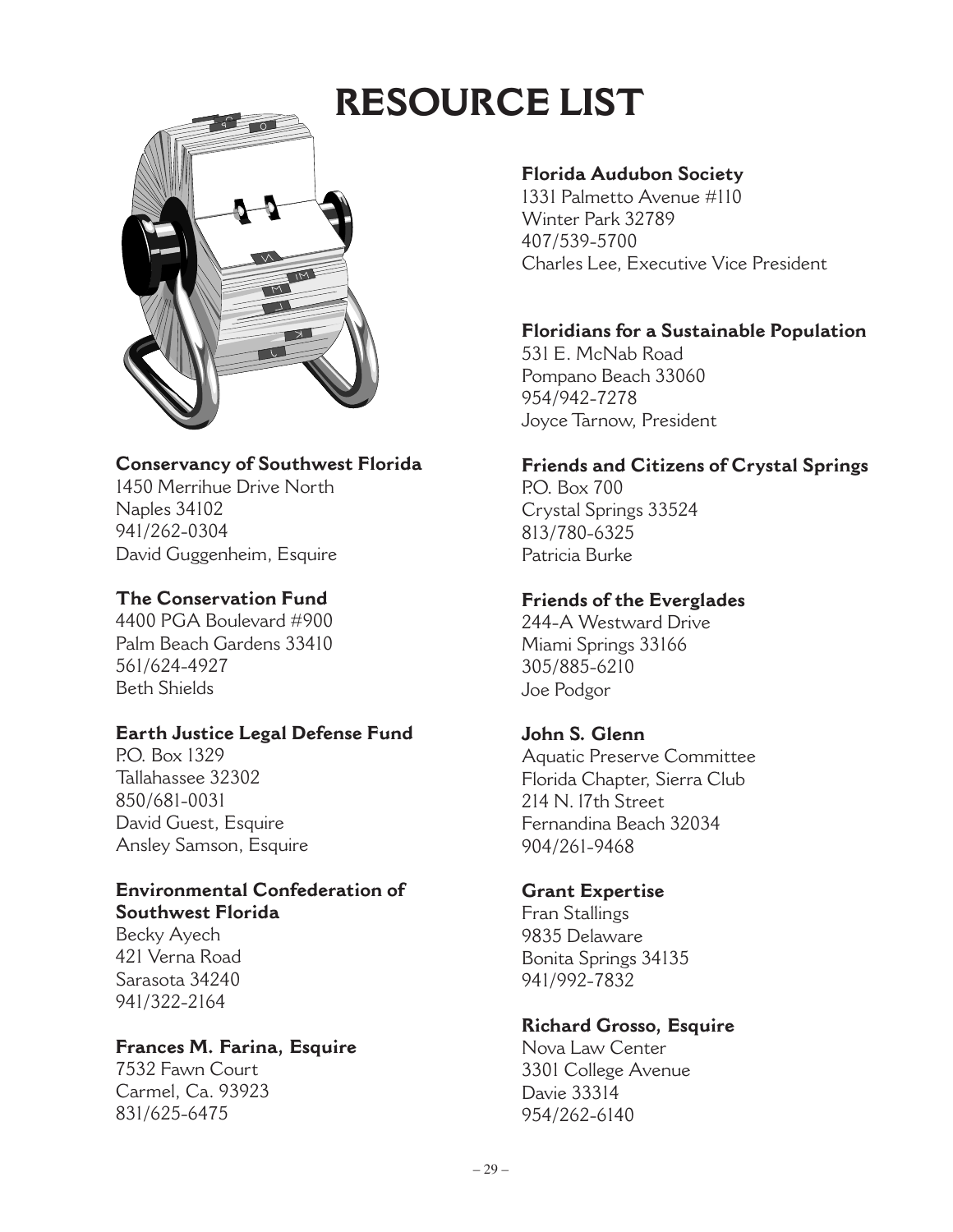### **Lake County Conservation Council**

33428 Picciola Drive Fruitland Park 34731 352/787-2303 Ann Griffin

## **Martin County Conservation Alliance**

P.O. Box 1923 Stuart 34995 561/334-5627 Don Baker

### **Miami Herald Water Series**

305/376-3719 \$10 Michael Browning michael\_c\_browning@compuserv.com

### **1,000 Friends of Florida**

P.O. Box 5948 Tallahassee 32314 850/222-6277 Terrell Arline, Esquire

## **Public Employees for Environmental Responsibility - PEER**

P.O. Box 4378 Tallahassee 32315 850/681-7825 Steven Medina, Esquire Richard Windsor, Esquire

## **Tom Reese, Esquire**

Manasota-88 2951 61st Avenue South St. Petersburg 33712 813/867-8228

## **Southern Legal Counsel**

1229 NW 12th Avenue Gainesville 32601 352/955-2144 Jodi Seigel, Esquire